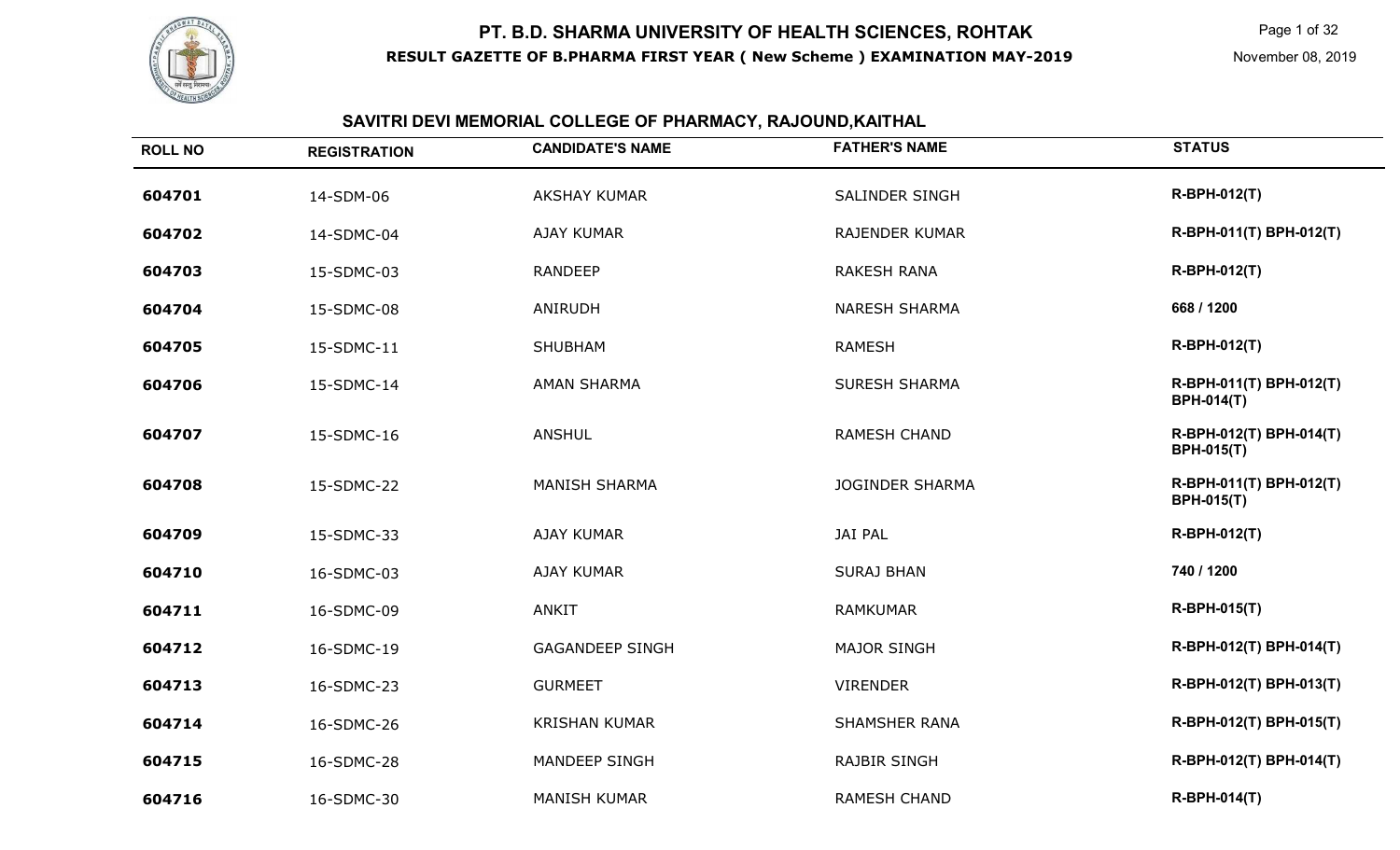

Page 2 of 32

# **SAVITRI DEVI MEMORIAL COLLEGE OF PHARMACY, RAJOUND,KAITHAL**

| <b>ROLL NO</b> | <b>REGISTRATION</b> | <b>CANDIDATE'S NAME</b> | <b>FATHER'S NAME</b>    | <b>STATUS</b>                                    |
|----------------|---------------------|-------------------------|-------------------------|--------------------------------------------------|
| 604717         | 16-SDMC-31          | MANISH KUMAR SHARMA     | MAHI PAL SHARMA         | R-BPH-012(T)                                     |
| 604718         | 16-SDMC-34          | <b>NAMAN KUMAR</b>      | <b>KAILASH JAIN</b>     | 682 / 1200                                       |
| 604719         | 16-SDMC-39          | PARAMJEET RANA          | <b>NETER PAL</b>        | <b>R-BPH-012(T)</b>                              |
| 604720         | 16-SDMC-42          | <b>RAJAN KUMAR</b>      | <b>SATPAL</b>           | 707 / 1200                                       |
| 604721         | 16-SDMC-50          | SONU                    | <b>MAHENDER</b>         | 683 / 1200                                       |
| 604722         | 16-SDMC-52          | <b>VIJAY KUMAR</b>      | <b>RAJBEER SINGH</b>    | R-BPH-012(T) BPH-014(T)                          |
| 604723         | 16-SDMC-56          | <b>VIKAS BHOLE</b>      | <b>JAIBHAGWAN SINGH</b> | <b>R-BPH-014(T)</b>                              |
| 611701         | 14-SDMC-19          | GOVIND                  | <b>BALBIR SINGH</b>     | R-BPH-011(T) BPH-012(T)                          |
| 611702         | 14-SDMC-54          | <b>TEJPARKASH</b>       | <b>KARMVIR SINGH</b>    | R-BPH-012(T) BPH-015(T)<br><b>BPH-016(T)</b>     |
| 611703         | 16-SDMC-01          | <b>AJAY</b>             | <b>MAHINDER</b>         | 718 / 1200                                       |
| 611704         | 16-SDMC-05          | AMARJEET                | <b>RAMESH CHAND</b>     | <b>R-BPH-012(T)</b>                              |
| 611705         | 16-SDMC-14          | <b>ARYAN RANA</b>       | <b>MAHENDER SINGH</b>   | R-BPH-011(T) BPH-012(T)<br><b>BPH-015(T)</b>     |
| 611706         | 16-SDMC-18          | <b>DEEPAK</b>           | RAJBIR                  | R-BPH-012(T) BPH-014(T)<br>BPH-015(T) BPH-016(T) |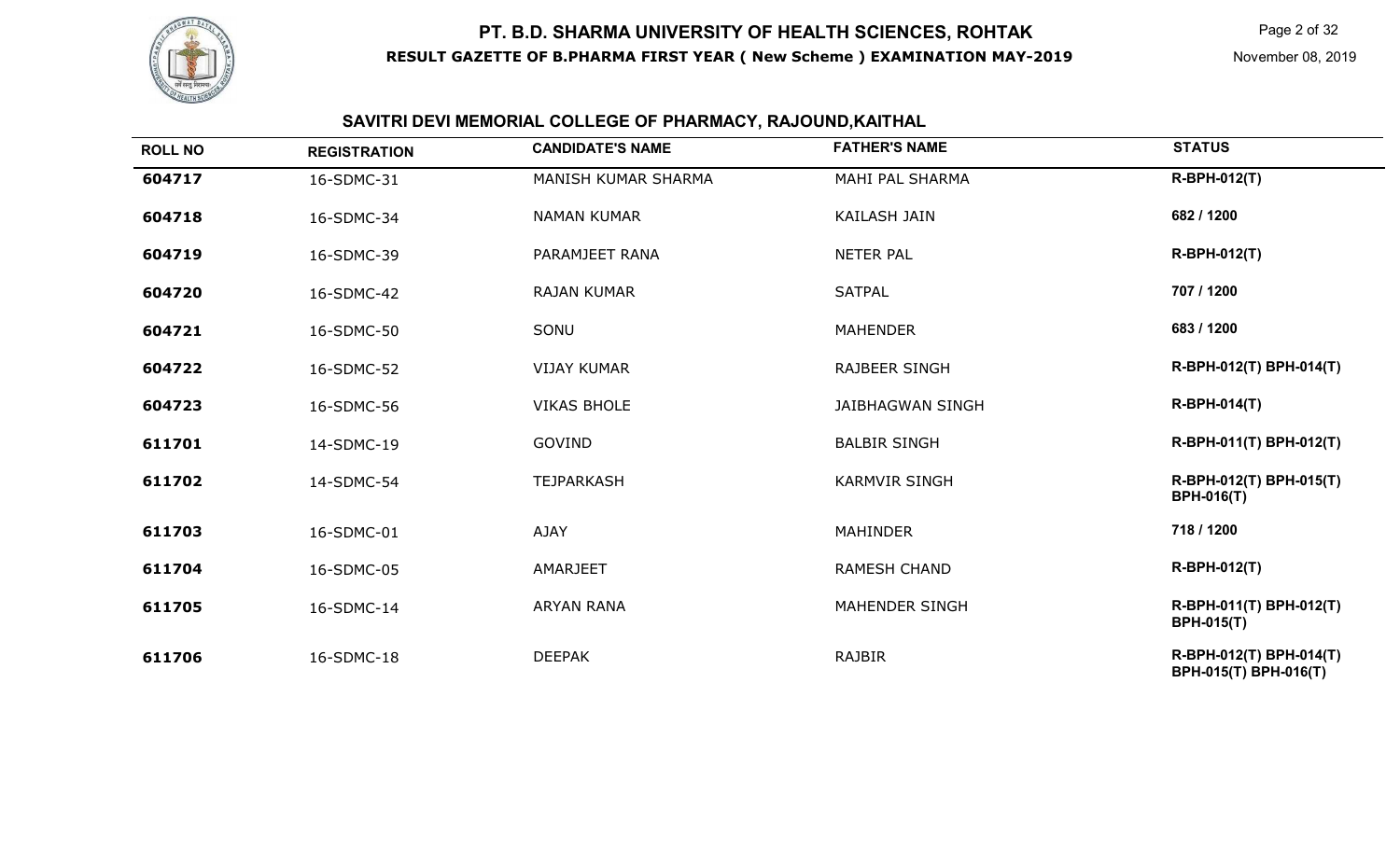

# **INTERNATIONAL INSTITUTE OF PHARMACEUTICAL SCIENCES, SONEPAT**

| <b>ROLL NO</b> | <b>REGISTRATION</b> | <b>CANDIDATE'S NAME</b> | <b>FATHER'S NAME</b>  | <b>STATUS</b>                                    |
|----------------|---------------------|-------------------------|-----------------------|--------------------------------------------------|
| 605021         | 14-IIPJS-47         | <b>SACHIN</b>           | <b>RAVI PARKESH</b>   | 696 / 1200                                       |
| 605022         | 15-IIPJS-09         | ANNU KUMAR SINGH        | <b>VASHISHT SINGH</b> | R-BPH-011(T) BPH-014(T)<br><b>BPH-016(T)</b>     |
| 605023         | 15-IIPJS-11         | <b>BALINDER</b>         | <b>DHARAM SINGH</b>   | 710 / 1200                                       |
| 605024         | 15-IIPJS-19         | <b>KRISHAN KUMAR</b>    | <b>VIJENDER SINGH</b> | <b>R-BPH-016(T)</b>                              |
| 605025         | 15-IIPJS-32         | NAVEEN KUMAR MISHRA     | RAJHANSH MISHRA       | <b>R-BPH-014(T)</b>                              |
| 605026         | 15-IIPJS-58         | <b>VIPUL CHAUDHARY</b>  | YAVINDER CHAUDHARY    | 721 / 1200                                       |
| 605027         | 15IIPJS47           | <b>SHIV PARKASH</b>     | <b>VIR BHAN</b>       | R-BPH-015(P)                                     |
| 605028         | 16-IIPJS-05         | AMARDEEP SINGH          | <b>SULTAN SINGH</b>   | <b>R-BPH-014(T)</b>                              |
| 605029         | 16-IIPJS-10         | ASHISH DAHIYA           | MOHINDER SINGH        | R-BPH-016(T)                                     |
| 605030         | 16-IIPJS-11         | <b>ASHISH DOBHAL</b>    | ARUN DOBHAL           | R-BPH-012(T) BPH-014(T)                          |
| 605031         | 16-IIPJS-21         | <b>KAPIL</b>            | <b>DINESH</b>         | <b>R-BPH-014(T)</b>                              |
| 605032         | 16-IIPJS-32         | <b>RAJESH KUMAR</b>     | <b>SUBHASH CHAND</b>  | R-BPH-011(T) BPH-012(T)<br>BPH-015(T) BPH-016(T) |
| 611821         | 14-IIPJS-40         | <b>RAHUL</b>            | <b>RAJPAL</b>         | R-BPH-012(T) BPH-014(T)                          |
| 611822         | 14-IIPJS-59         | <b>VASEEM</b>           | MOHAMAD               | 708 / 1200                                       |
| 611823         | 15-IIPJS-26         | MD SAJJAD HUSSAIN       | MD ALLAUDDIN          | <b>R-BPH-016(T)</b>                              |
| 611824         | 15-IIPJS-36         | <b>PREM</b>             | <b>RAMESH KUMAR</b>   | 710 / 1200                                       |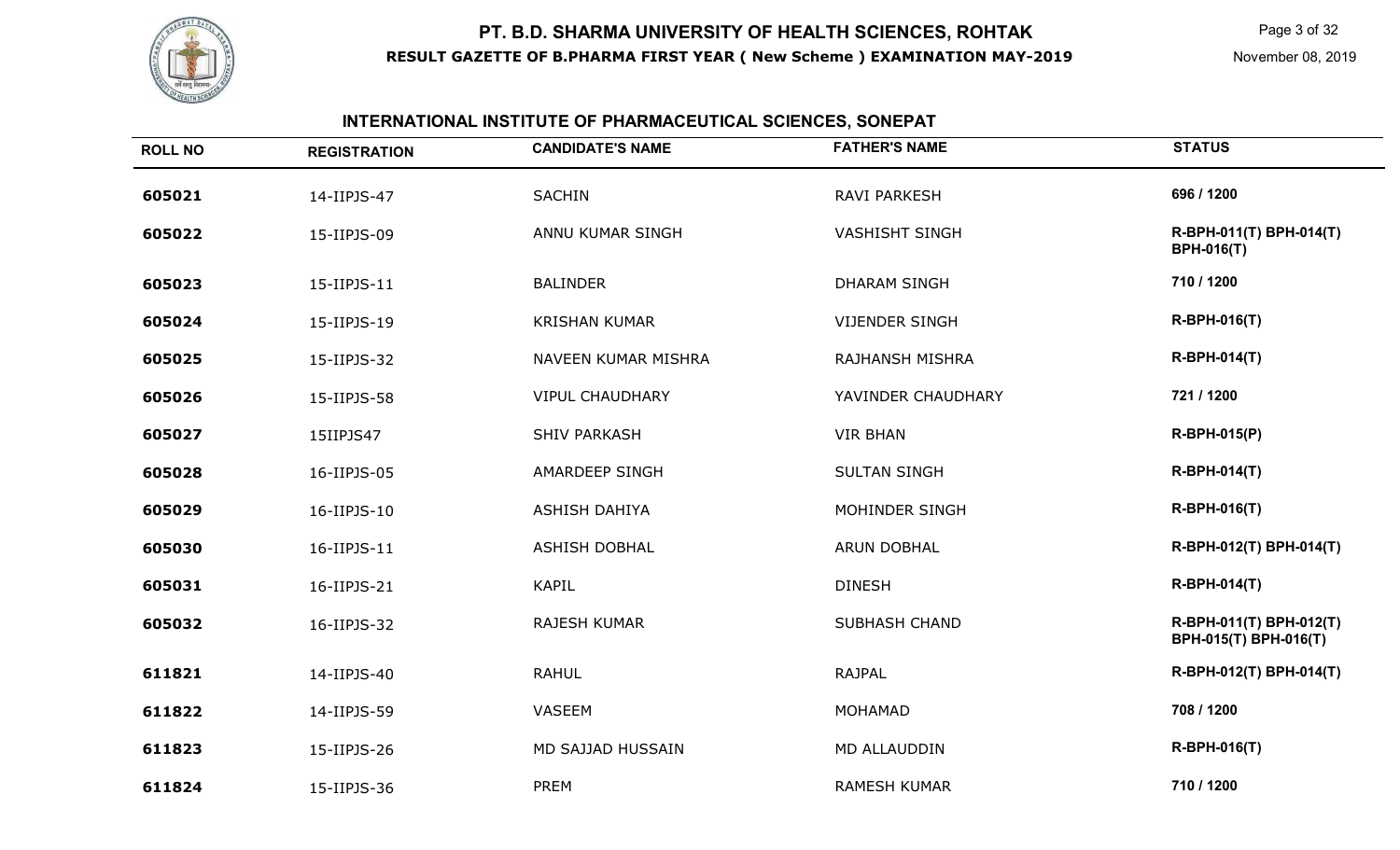

# **R P EDUCATIONAL TRUST GROUP OF INST., BASTARA, KARNAL**

| <b>ROLL NO</b> | <b>REGISTRATION</b> | <b>CANDIDATE'S NAME</b> | <b>FATHER'S NAME</b> | <b>STATUS</b>                                                         |
|----------------|---------------------|-------------------------|----------------------|-----------------------------------------------------------------------|
| 605321         | 16-RPB-12           | <b>GAURAV ARYA</b>      | <b>SWADESH KUMAR</b> | 746 / 1200                                                            |
| 605322         | 16-RPB-23           | <b>NAVEEN KUMAR</b>     | <b>RANDHIR SINGH</b> | 745 / 1200                                                            |
| 605323         | 16-RPB-40           | ROHIT KATARIA           | SURENDER KATARIA     | <b>R-BPH-014(T)</b>                                                   |
| 605324         | 16-RPB-43           | <b>RONAK</b>            | <b>SATISH</b>        | <b>R-BPH-016(T)</b>                                                   |
| 605325         | 16-RPB-60           | <b>VISHAL SHARMA</b>    | YASHPAL SHARMA       | <b>R-BPH-014(T)</b>                                                   |
| 612001         | 14-RPB-53           | <b>VIKASH DHIMAN</b>    | <b>SURJIT SINGH</b>  | <b>R-BPH-012(T)</b>                                                   |
| 612002         | 16-RPB-30           | PRAVEEN CHAUHAN         | <b>CHAMEL SINGH</b>  | 711 / 1200                                                            |
| 612003         | 16-RPB-38           | <b>ROBIN SINGH</b>      | <b>DAVENDER</b>      | R-BPH-011(T) BPH-013(T)<br>BPH-014(T) BPH-015(T)<br><b>BPH-016(T)</b> |
| 612004         | 15-RPB-54           | SYMCOSE GAUTTAM         | <b>VINOD GAUTTAM</b> | <b>R-BPH-012(T)</b>                                                   |
|                |                     |                         |                      |                                                                       |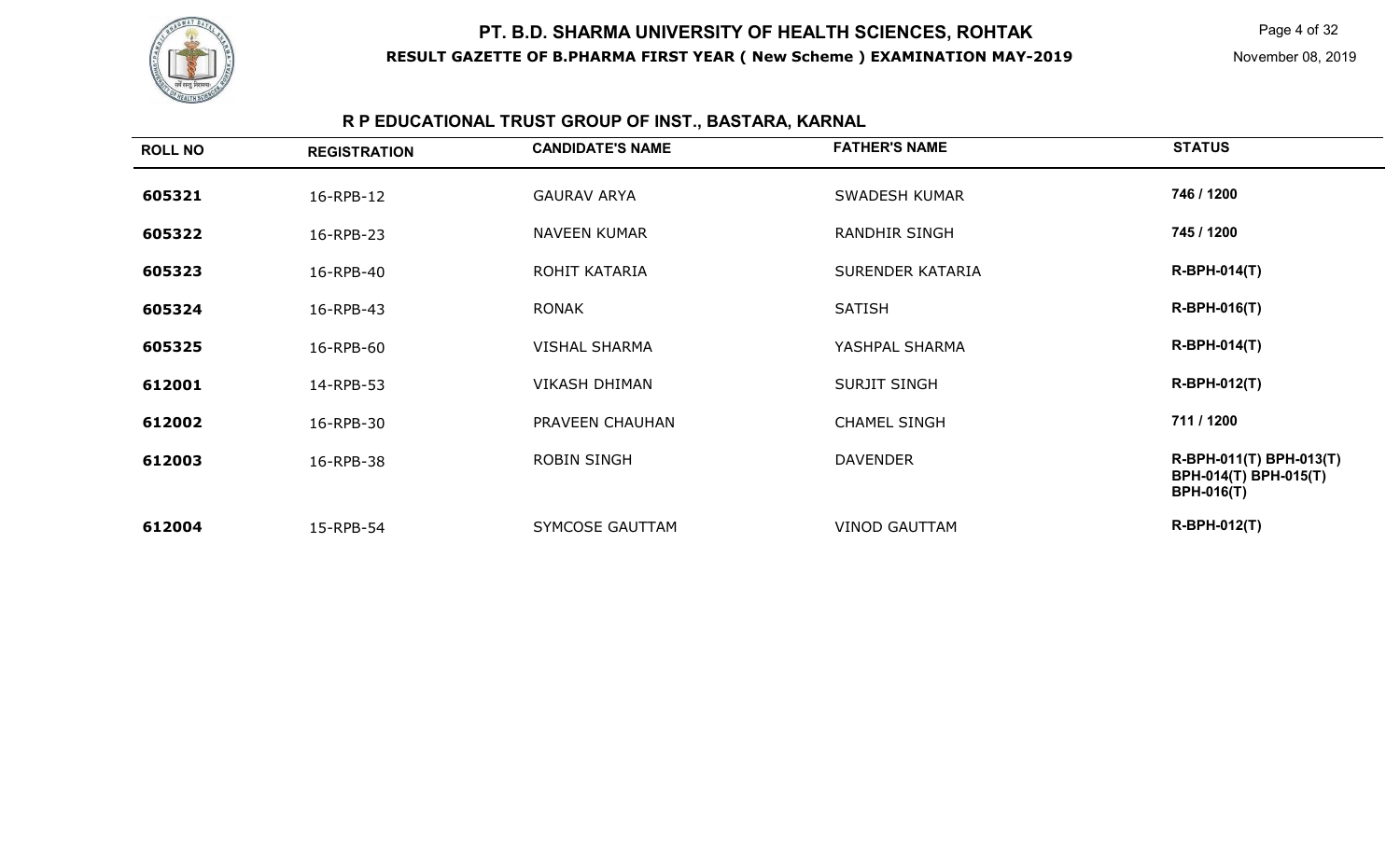

#### **CH. DEVI LAL COLLEGE OF PHARMACY, BHAGWANGARH, JAGADHRI**

| <b>ROLL NO</b> | <b>REGISTRATION</b> | <b>CANDIDATE'S NAME</b> | <b>FATHER'S NAME</b>    | <b>STATUS</b>                                |
|----------------|---------------------|-------------------------|-------------------------|----------------------------------------------|
| 605661         | 14CDLJ08            | <b>DEEPANKAR</b>        | <b>MANOJ KUMAR</b>      | 668 / 1200                                   |
| 605662         | 15-CDLJ-26          | <b>SACHIN PANCHAL</b>   | <b>GURCHARAN SINGH</b>  | <b>R-BPH-014(T)</b>                          |
| 605663         | 15CDLJ30            | SURENDER SINGH          | <b>PAWAN KUMAR</b>      | R-BPH-011(T) BPH-015(T)                      |
| 605664         | 15CDLJ31            | TINKU                   | <b>SUSHIL</b>           | $R-BPH-011(T)$                               |
| 605665         | 15CDLJ60            | RITU SHARMA             | <b>BHOLA RAM SHARMA</b> | 746 / 1200                                   |
| 605666         | 16-CDLJ-08          | <b>HARIOM MEHTA</b>     | SANJEEV MEHTA           | 684 / 1200                                   |
| 605667         | 16CDLJ25            | ANUJ                    | <b>SANJAY KUAMR</b>     | <b>R-BPH-011(T)</b>                          |
| 605668         | 16CDLJ29            | <b>DEVEN KUMAR</b>      | <b>BALDEV KUMAR</b>     | R-BPH-011(T) BPH-014(T)<br><b>BPH-015(T)</b> |
| 605669         | 16CDLJ56            | <b>SRISHTI</b>          | DEVENDER KUMAR TYAGI    | <b>R-BPH-014(T)</b>                          |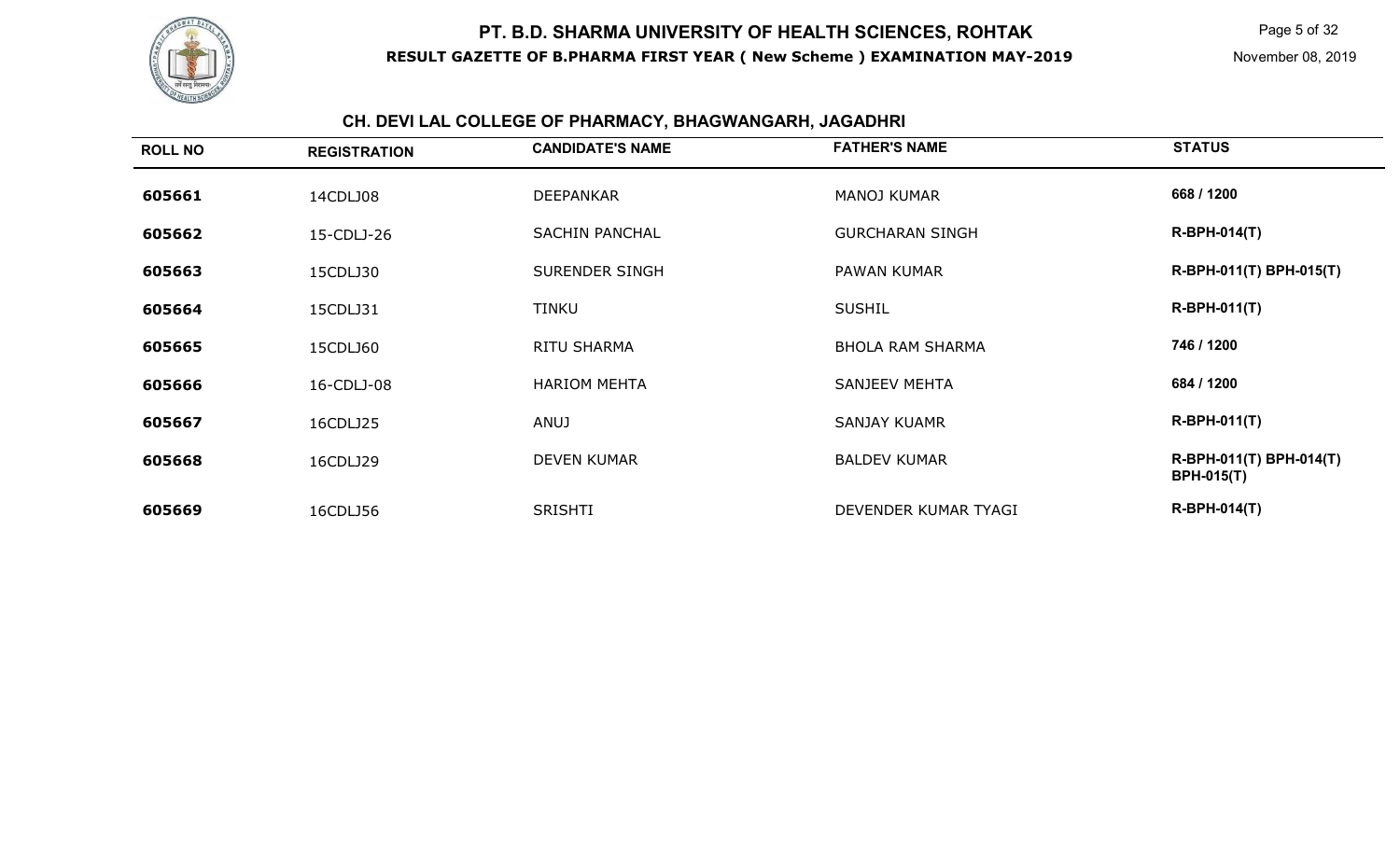

Page 6 of 32

#### **R.K.S.D. COLLEGE OF PHARMACY KAITHAL**

| <b>ROLL NO</b> | <b>REGISTRATION</b> | <b>CANDIDATE'S NAME</b> | <b>FATHER'S NAME</b> | <b>STATUS</b>                                |
|----------------|---------------------|-------------------------|----------------------|----------------------------------------------|
| 605911         | 14-RKSD-49          | AAKASH LALIT            | SHAM SUNDER LALIT    | <b>R-BPH-014(T)</b>                          |
| 605912         | 16-RKSD-25          | <b>DEEPAK KUMAR</b>     | <b>DILBAG SINGH</b>  | 767 / 1200                                   |
| 605913         | 16-RKSD-31          | <b>KAMAL</b>            | <b>RAMESH KUMAR</b>  | <b>R-BPH-011(T)</b>                          |
| 605914         | 16-RKSD-35          | <b>MANDEEP</b>          | <b>JAI BHAGWAN</b>   | 714 / 1200                                   |
| 605915         | 16-RKSD-49          | PUNEET SHIRA            | <b>SHYAM SINGH</b>   | <b>R-BPH-016(T)</b>                          |
| 605916         | 16-RKSD-51          | <b>RAJAT</b>            | <b>VIRBHAN</b>       | R-BPH-012(T) BPH-014(T)<br><b>BPH-016(T)</b> |
| 605917         | 16-RKSD-58          | <b>SAHIL</b>            | <b>JAGVEER</b>       | 749 / 1200                                   |
| 612341         | 14-RKSD-07          | AJAY                    | <b>JAGDEEP</b>       | R-BPH-011(P) BPH-012                         |
| 612342         | 16-RKSD-22          | ANURAG                  | <b>SURESH KUMAR</b>  | 700 / 1200                                   |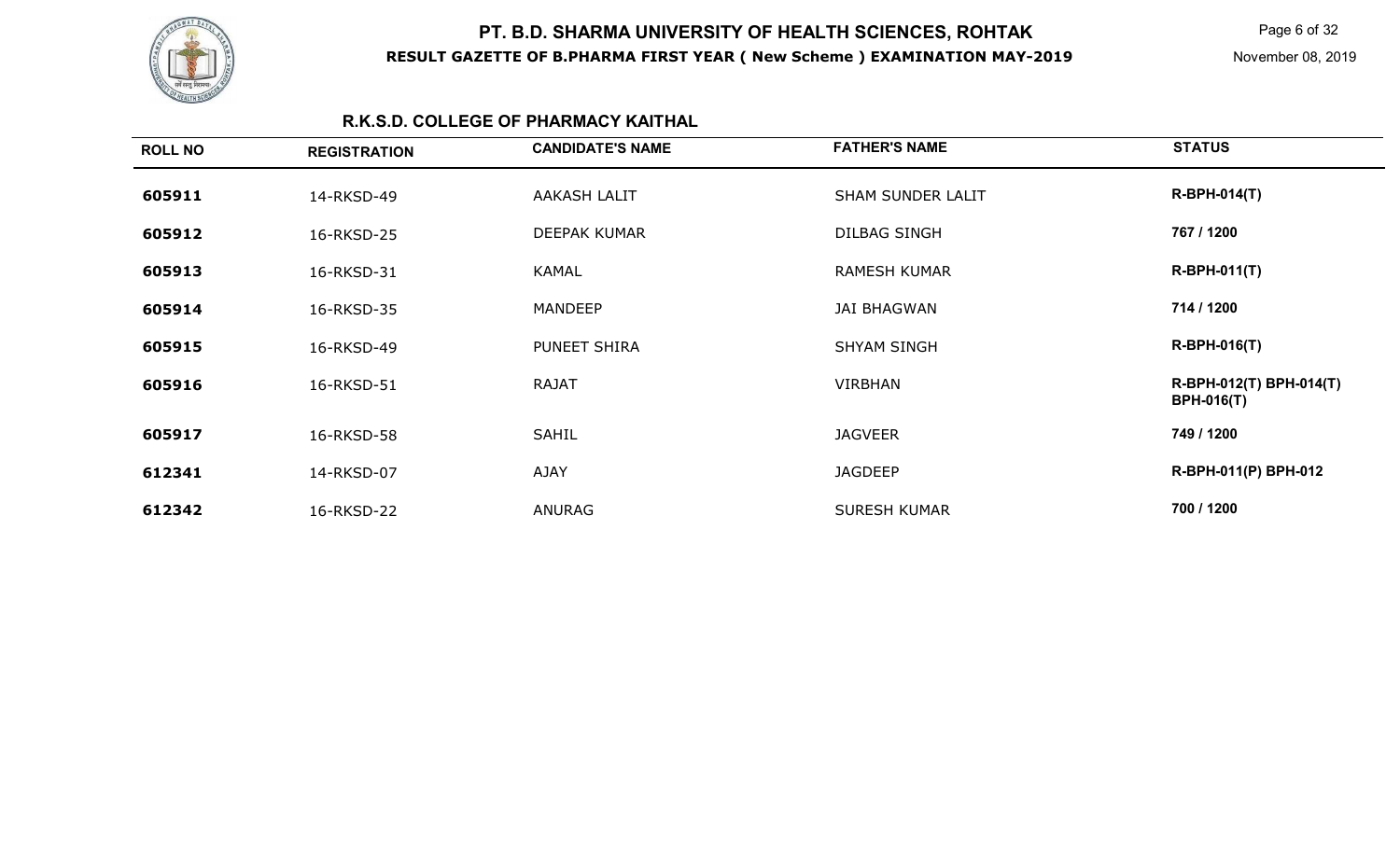

# **JANTA COLLEGE OF PHARMACY, BUTANA (SONIPAT)**

| <b>ROLL NO</b> | <b>REGISTRATION</b> | <b>CANDIDATE'S NAME</b> | <b>FATHER'S NAME</b>  | <b>STATUS</b>                                    |
|----------------|---------------------|-------------------------|-----------------------|--------------------------------------------------|
| 606221         | 14-JCB-35           | <b>SACHIN KUMAR</b>     | <b>BIJENDER SINGH</b> | R-BPH-012(T)                                     |
| 606222         | 15-JCB-01           | AASHISH                 | <b>BHOPAL</b>         | <b>R-BPH-016(T)</b>                              |
| 606223         | 15-JCB-04           | <b>AKSHAY MOR</b>       | <b>ANAND SINGH</b>    | 704 / 1200                                       |
| 606224         | 15-JCB-14           | <b>ASHISH KUMAR</b>     | <b>RANVIR SINGH</b>   | 706 / 1200                                       |
| 606225         | 15-JCB-18           | <b>HIMANSHU SURYA</b>   | RISHI PAL SINGH       | 709 / 1200                                       |
| 606226         | 15-JCB-33           | <b>ROHIT</b>            | <b>ASHOK</b>          | 731 / 1200                                       |
| 606227         | 15-JCB-36           | SAHIL                   | <b>JAI BHAGWAN</b>    | 784 / 1200                                       |
| 606228         | 15-JCB-37           | SANJAY                  | <b>ASHOK</b>          | <b>R-BPH-012(T)</b>                              |
| 606229         | 15-JCB-40           | <b>SHUBHAM</b>          | <b>RAM MEHAR</b>      | R-BPH-014(T) BPH-016(T)                          |
| 606230         | 15-JCB-15           | <b>DEEPAK</b>           | <b>SATPAL</b>         | R-BPH-012(T) BPH-014(T)                          |
| 606231         | 16-JCB-03           | AJAY                    | <b>SUMER</b>          | R-BPH-012(T) BPH-014(T)                          |
| 606232         | 16-JCB-09           | <b>ANKIT KHATKHAR</b>   | <b>KULDEEP SINGH</b>  | <b>R-BPH-014(T)</b>                              |
| 606233         | 16-JCB-26           | MANOJ NARWAL            | <b>SATPAL NARWAL</b>  | 724 / 1200                                       |
| 606234         | 16-JCB-27           | <b>MOHIT KUMAR</b>      | <b>BIJENDER SINGH</b> | 743 / 1200                                       |
| 606235         | 16-JCB-36           | <b>RAHUL</b>            | <b>JAIVIR</b>         | <b>R-BPH-014(T)</b>                              |
| 606236         | 16-JCB-40           | SACHIN                  | MANPHOOL              | R-BPH-012(T) BPH-014(T)                          |
| 606237         | 16-JCB-44           | <b>SAHIL</b>            | <b>BIJENDER</b>       | R-BPH-011(T) BPH-012(T)<br>BPH-013(T) BPH-014(T) |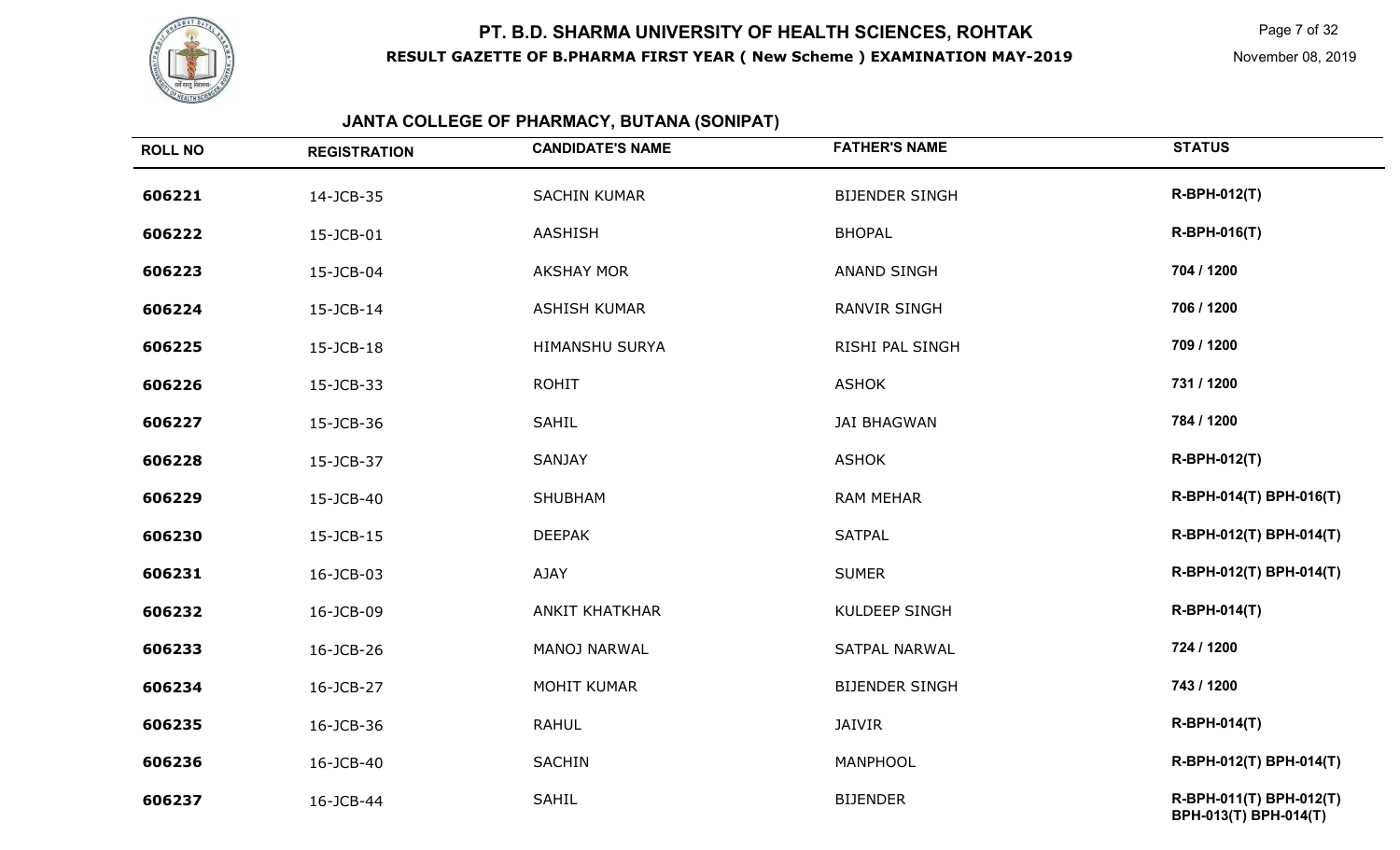

Page 8 of 32

# **JANTA COLLEGE OF PHARMACY, BUTANA (SONIPAT)**

| <b>ROLL NO</b> | <b>REGISTRATION</b> | <b>CANDIDATE'S NAME</b> | <b>FATHER'S NAME</b>  | <b>STATUS</b>                                                         |
|----------------|---------------------|-------------------------|-----------------------|-----------------------------------------------------------------------|
| 606238         | 15-JCB-07           | <b>SAHIL</b>            | <b>RAMESH</b>         | <b>R-BPH-014(T)</b>                                                   |
| 606239         | 16-JCB-47           | <b>SHUBHAM</b>          | <b>JAGDISH KUMAR</b>  | R-BPH-012(T) BPH-014(T)                                               |
| 606240         | 16-JCB-49           | <b>SUMIT</b>            | <b>NARENDER</b>       | R-BPH-012(T) BPH-014(T)                                               |
| 606241         | 16-JCB-57           | <b>VISHAL</b>           | <b>RAJENDER SINGH</b> | R-BPH-012(T) BPH-014(T)                                               |
| 612521         | 14-JCB-01           | <b>AJAY CHAHAL</b>      | <b>ROHTASH</b>        | <b>RLD</b>                                                            |
| 612522         | 14-JCB-29           | <b>RAHUL</b>            | <b>JAGBIR</b>         | <b>R-BPH-012(T)</b>                                                   |
| 612523         | 14-JCB-38           | <b>SUMIT</b>            | <b>RAJPAL</b>         | 667 / 1200                                                            |
| 612524         | 14-JCB-44           | <b>VIKAS</b>            | <b>KRISHAN DATT</b>   | <b>R-BPH-012(T)</b>                                                   |
| 612525         | 15-JCB-34           | <b>SAGAR</b>            | <b>SHRI BHAGWAN</b>   | R-BPH-012(T) BPH-013(T)<br><b>BPH-014(T)</b>                          |
| 612526         | 15-JCB-48           | <b>VIJAY KUMAR</b>      | <b>KIDAR SINGH</b>    | R-BPH-012(T) BPH-013(T)<br>BPH-014(T) BPH-016(T)                      |
| 612527         | 15-JCB-50           | <b>VINOD</b>            | <b>PADAM SINGH</b>    | R-BPH-011(T) BPH-012(T)<br>BPH-014(T) BPH-015(T)<br><b>BPH-016(T)</b> |
| 612528         | 16-JCB-01           | <b>AAKASH</b>           | <b>SURESH KUMAR</b>   | <b>R-BPH-014(T)</b>                                                   |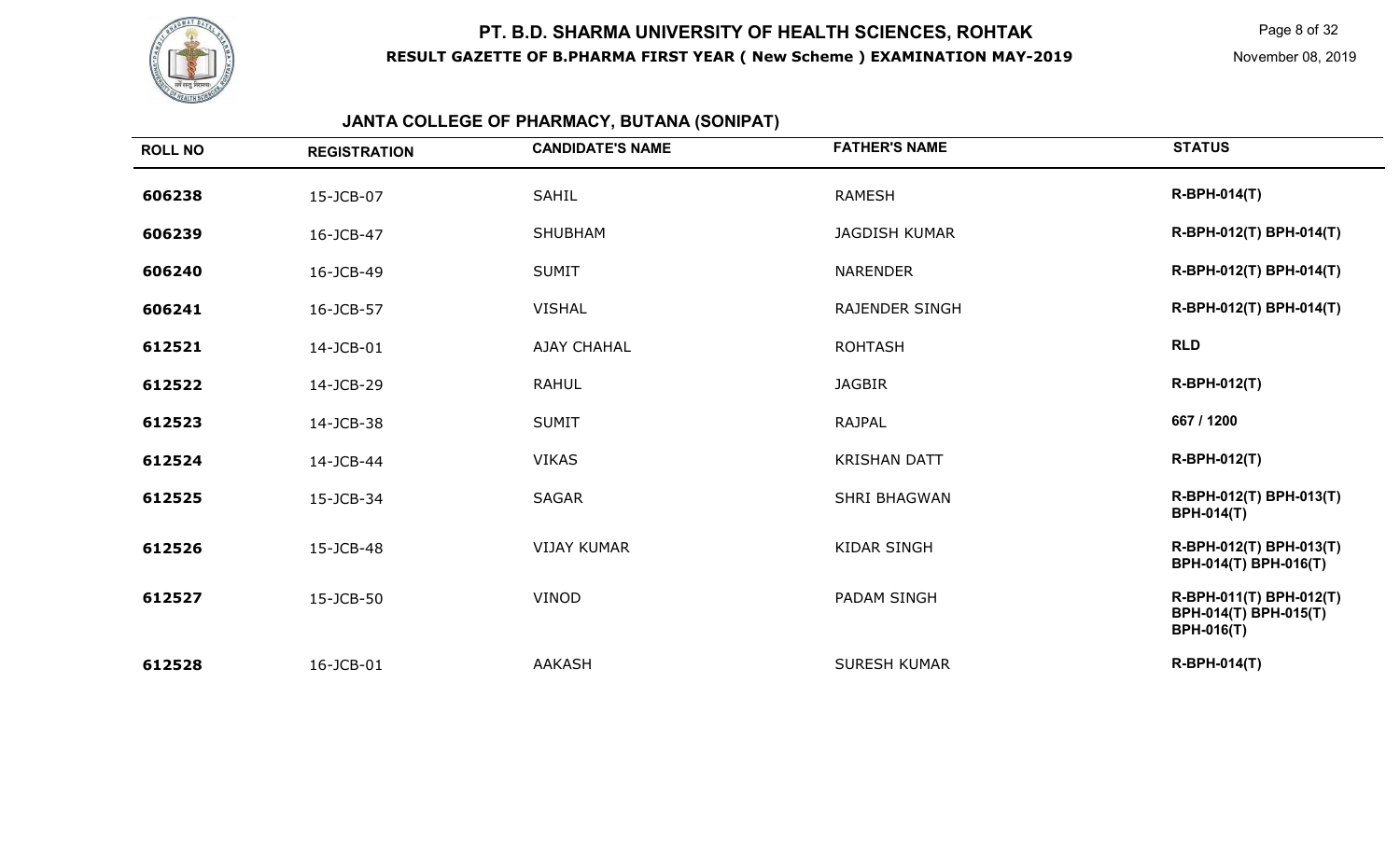

Page 9 of 32

# **JCDM COLLEGE OF PHARMACY, SIRSA (HARYANA)**

| <b>ROLL NO</b> | <b>REGISTRATION</b> | <b>CANDIDATE'S NAME</b> | <b>FATHER'S NAME</b>    | <b>STATUS</b>                                    |
|----------------|---------------------|-------------------------|-------------------------|--------------------------------------------------|
| 606531         | 14-JNCDL-23         | <b>MOHIT SHARMA</b>     | <b>GAYTRINANDAN</b>     | <b>R-BPH-014(T)</b>                              |
| 606532         | 14-JNCDL-29         | SAMANDEEP               | <b>MAJOR SINGH</b>      | <b>R-BPH-014(T)</b>                              |
| 606533         | 15-JCDNL-46         | <b>SANJAY</b>           | <b>SATPAL</b>           | 730 / 1200                                       |
| 606534         | 15-JNCDL-25         | <b>ATAMJEET</b>         | <b>HAWA SINGH</b>       | 703 / 1200                                       |
| 606535         | 15-JNCDL-34         | <b>MOHAN LAL</b>        | <b>TARA CHAND</b>       | <b>R-BPH-014(T)</b>                              |
| 606536         | 15-JNCDL-39         | PARMANAND               | <b>MAHABIR</b>          | 711 / 1200                                       |
| 606537         | 16-JNCDL-205        | <b>BHAVYAM SHARMA</b>   | <b>SANJEEV SHARMA</b>   | R-BPH-012(T) BPH-014(T)<br><b>BPH-016(T)</b>     |
| 606538         | 16-JNCDL-209        | <b>GOURAV SETHI</b>     | <b>RAJENDER KUMAR</b>   | 732 / 1200                                       |
| 606539         | 16-JNCDL-213        | <b>KAPIL MONGA</b>      | <b>ASHOK KUMAR</b>      | R-BPH-011(T) BPH-012(T)<br>BPH-013(T) BPH-014(T) |
| 606540         | 16-JNCDL-218        | <b>MOHIT MEHTA</b>      | OM PARKASH              | R-BPH-011(T) BPH-014(T)                          |
| 606541         | 16-JNCDL-219        | <b>NAVDEEP</b>          | <b>ASHOK KUMAR</b>      | <b>R-BPH-014(T)</b>                              |
| 606542         | 16-JNCDL-221        | PARAMVIR                | <b>ZILE SINGH</b>       | <b>R-BPH-014(T)</b>                              |
| 606543         | 16-JNCDL-227        | <b>SANJAY KUMAR</b>     | <b>BALBIR SINGH</b>     | <b>R-BPH-016(T)</b>                              |
| 606544         | 16-JNCDL-229        | <b>SURYA JAKHAR</b>     | <b>GAGANDEEP JAKHAR</b> | R-BPH-012(T) BPH-014(T)<br><b>BPH-016(T)</b>     |
| 606545         | 16-JNCDL-249        | PULKIT KHITHA           | <b>VINOD KUMAR</b>      | 713 / 1200                                       |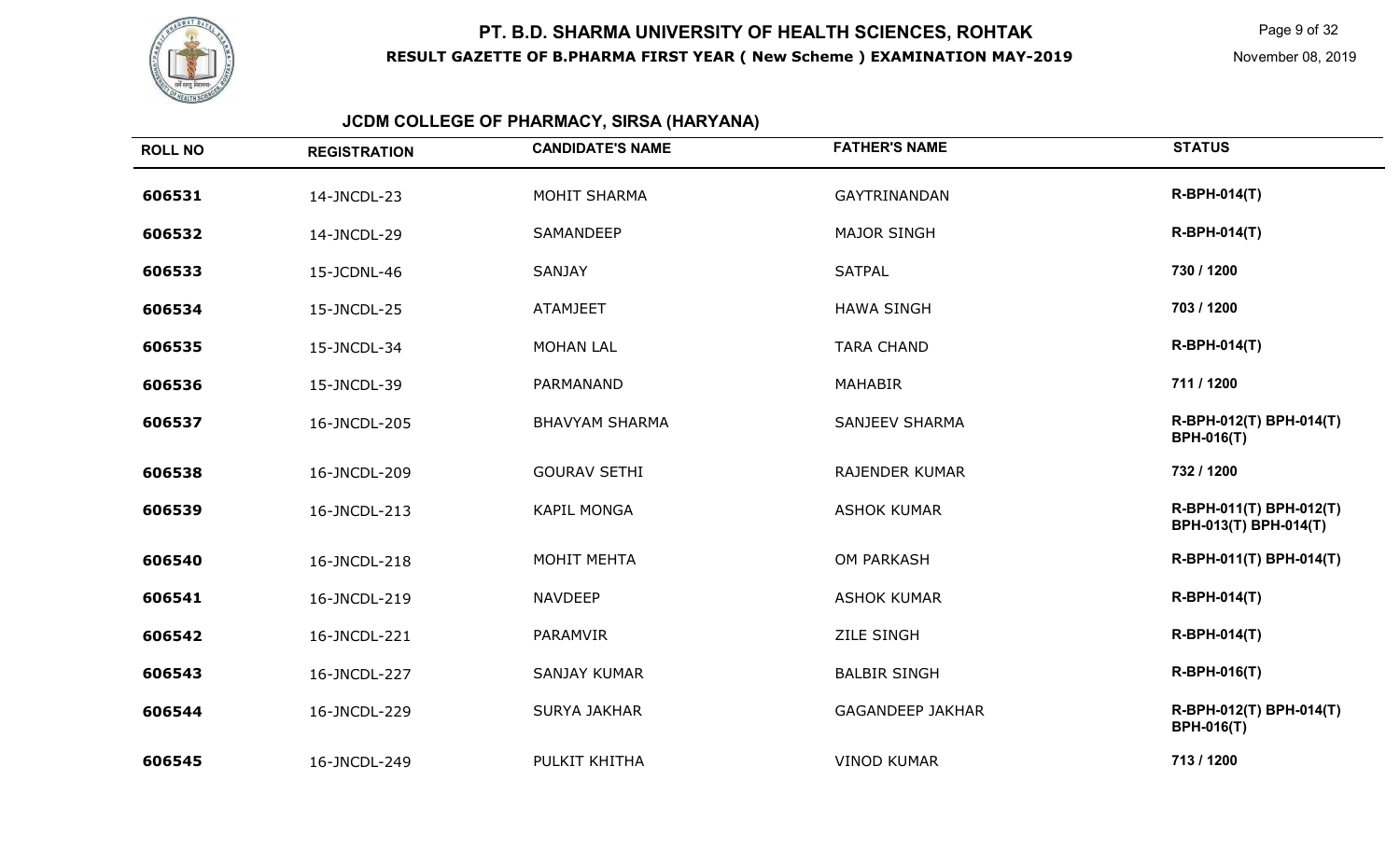

# **RAJENDRA INSTITUTE OF TECHNOLOGY & SCIENCES, SIRSA**

| <b>ROLL NO</b> | <b>REGISTRATION</b> | <b>CANDIDATE'S NAME</b> | <b>FATHER'S NAME</b>   | <b>STATUS</b>                                                         |
|----------------|---------------------|-------------------------|------------------------|-----------------------------------------------------------------------|
| 606801         | 15-RITS-03          | <b>HARDEEP KUMAR</b>    | DES RAJ                | $R-BPH-014(T)$                                                        |
| 606802         | 15-RITS-05          | <b>MANOJ KUMAR</b>      | <b>BHAJAN LAL</b>      | 701 / 1200                                                            |
| 606803         | 15-RITS-08          | <b>NARESH KUMAR</b>     | <b>LAXMAN SINGH</b>    | R-BPH-012(T) BPH-014(T)                                               |
| 606804         | 15-RITS-34          | HIMANSHU SINGLA         | <b>KRISHAN BHAGWAN</b> | R-BPH-012(T) BPH-014(T)                                               |
| 606805         | 15-RITS-49          | <b>ASHISH RANIWAL</b>   | <b>DAYA KISHAN</b>     | R-BPH-011(T) BPH-012(T)                                               |
| 606806         | 16-RITS-04          | <b>AMIT KUMAR</b>       | <b>HARBANS LAL</b>     | <b>R-BPH-014(T)</b>                                                   |
| 606807         | 16-RITS-10          | <b>INDU SINGH</b>       | <b>VIJAY SINGH</b>     | R-BPH-011(T) BPH-012(T)<br>BPH-014(T) BPH-015(T)<br><b>BPH-016(T)</b> |
| 606808         | 16-RITS-22          | <b>RAHUL KUMAR</b>      | PAWAN KUMAR            | R-BPH-012(T) BPH-014(T)                                               |
| 606809         | 16-RITS-43          | <b>AJAY SINGH</b>       | <b>RANDHIR SINGH</b>   | 657 / 1200                                                            |
| 612801         | 15-RITS-18          | <b>SAHIL</b>            | <b>KARAN SINGH</b>     | R-BPH-011(T) BPH-012(T)<br>BPH-014(T) BPH-015(T)                      |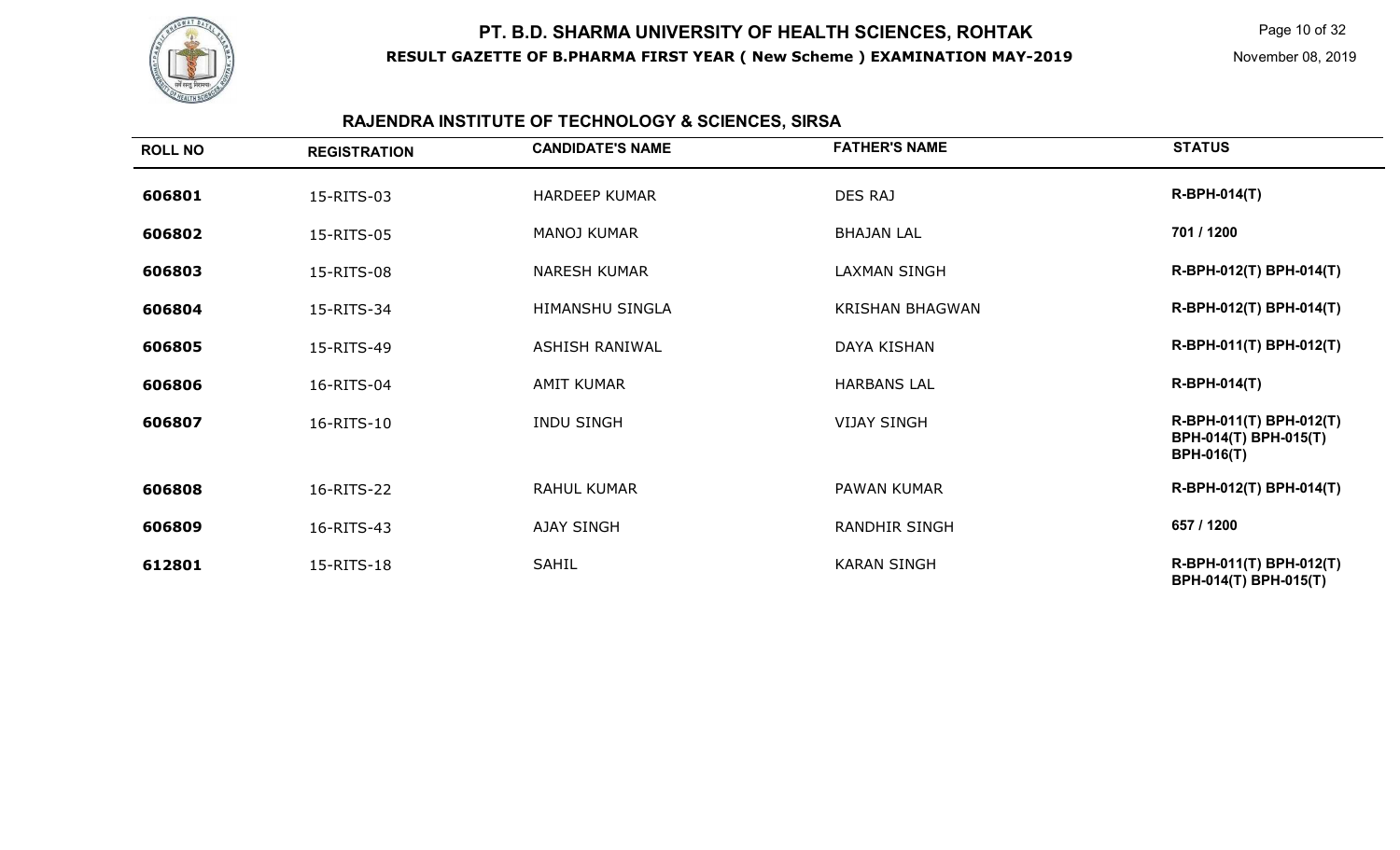

#### **DOON VALLEY INSTITUTE OF PHARMACY & MEDICINE KARNAL**

| <b>ROLL NO</b> | <b>REGISTRATION</b> | <b>CANDIDATE'S NAME</b> | <b>FATHER'S NAME</b>  | <b>STATUS</b>                                    |
|----------------|---------------------|-------------------------|-----------------------|--------------------------------------------------|
| 607041         | 14-DVI-12           | <b>DINESH</b>           | <b>DHANPAT SHARMA</b> | R-BPH-012(T) BPH-014(T)                          |
| 607042         | 14-DVI-24           | MANJEET                 | SATBIR SINGH          | 620 / 1200                                       |
| 607043         | 14-DVI-36           | PARDEEP SHARMA          | <b>SUNIL DUTT</b>     | R-BPH-012(T) BPH-014(T)                          |
| 607044         | 16-DVI-09           | AYUSH KUMAR             | <b>NARINDER KUMAR</b> | <b>R-BPH-016(T)</b>                              |
| 607045         | 16-DVI-33           | MOHIT KUMAR             | RAM PAL SINGH         | <b>R-BPH-014(T)</b>                              |
| 607046         | 16-DVI-35           | MOHMMAD TAYYAB          | ALLAUDIN              | <b>R-BPH-014(T)</b>                              |
| 607047         | 16-DVI-45           | <b>SAWAN LATHER</b>     | <b>MULTAN SINGH</b>   | <b>R-BPH-014(T)</b>                              |
| 612961         | 16-DVI-32           | <b>MOHIT KUMAR</b>      | <b>AJAY KUMAR</b>     | R-BPH-011(T) BPH-012(T)<br>BPH-014(T) BPH-016(T) |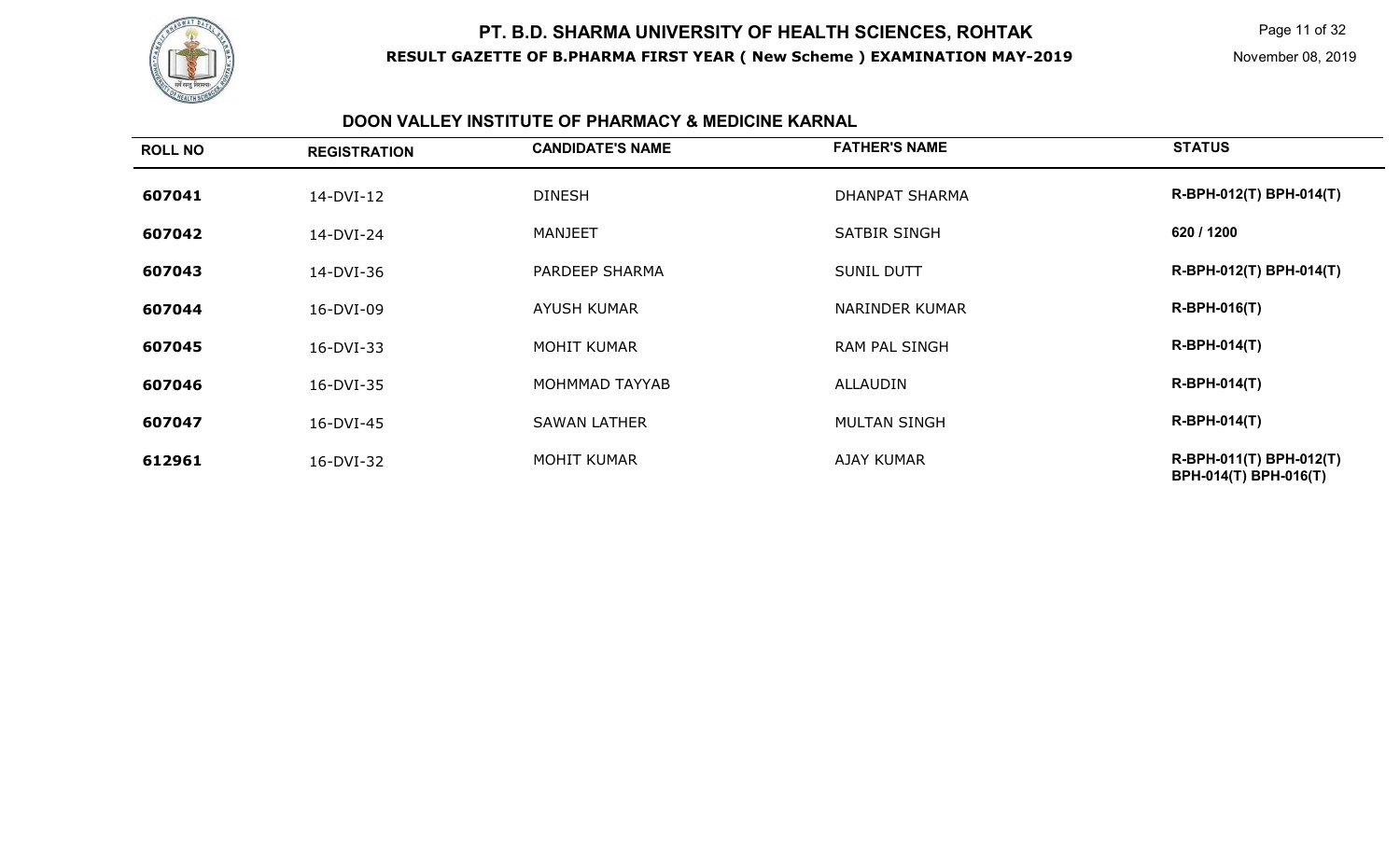

Page 12 of 32

# **SHRI RAM COLLEGE OF PHARMACY, RAMBA, KARNAL**

| <b>ROLL NO</b> | <b>REGISTRATION</b> | <b>CANDIDATE'S NAME</b> | <b>FATHER'S NAME</b> | <b>STATUS</b>           |
|----------------|---------------------|-------------------------|----------------------|-------------------------|
| 607261         | 14-SRC-22           | <b>GOURAV SANGWAN</b>   | <b>GURMEJ SINGH</b>  | 701 / 1200              |
| 607262         | 14-SRC-44           | <b>DAVENDER</b>         | <b>HARDEV SINGH</b>  | 682 / 1200              |
| 607263         | 15-SRC-11           | <b>ABDUL RAHMAN</b>     | <b>JAMALU</b>        | R-BPH-011(T) BPH-014(T) |
| 607264         | 15-SRC-33           | <b>GOURAV</b>           | <b>SOM NATH</b>      | 684 / 1200              |
| 607265         | 15-SRC-46           | <b>AJAY KUMAR</b>       | <b>JAI BHAGWAN</b>   | R-BPH-012(T) BPH-014(T) |
| 607266         | 16-SRC-09           | <b>BHUPINDER SINGH</b>  | <b>NAZAR SINGH</b>   | <b>R-BPH-014(T)</b>     |
| 607267         | 16-SRC-12           | <b>DEEPAK PHULRA</b>    | <b>SURENDER</b>      | R-BPH-012(T) BPH-014(T) |
| 607268         | 16-SRC-19           | MOHIT DOLIYA            | <b>SATISH</b>        | 677 / 1200              |
| 607269         | 16-SRC-24           | PARMINDER SINGH         | <b>NAIB SINGH</b>    | <b>R-BPH-012(T)</b>     |
| 607270         | 16-SRC-30           | RAHUL KATARIA           | <b>TEJPAL</b>        | R-BPH-014(T) BPH-015(T) |
| 607271         | 16-SRC-41           | <b>VISHAL SHARMA</b>    | <b>MANOJ KUMAR</b>   | 662 / 1200              |
| 607272         | 16-SRC-60           | <b>KAMAL</b>            | <b>ISHAM SINGH</b>   | <b>R-BPH-012(T)</b>     |
| 607333         | 16-SRC-26           | <b>PUNIT SHARMA</b>     | YASHPAL SHARMA       | R-BPH-014(T) BPH-016(T) |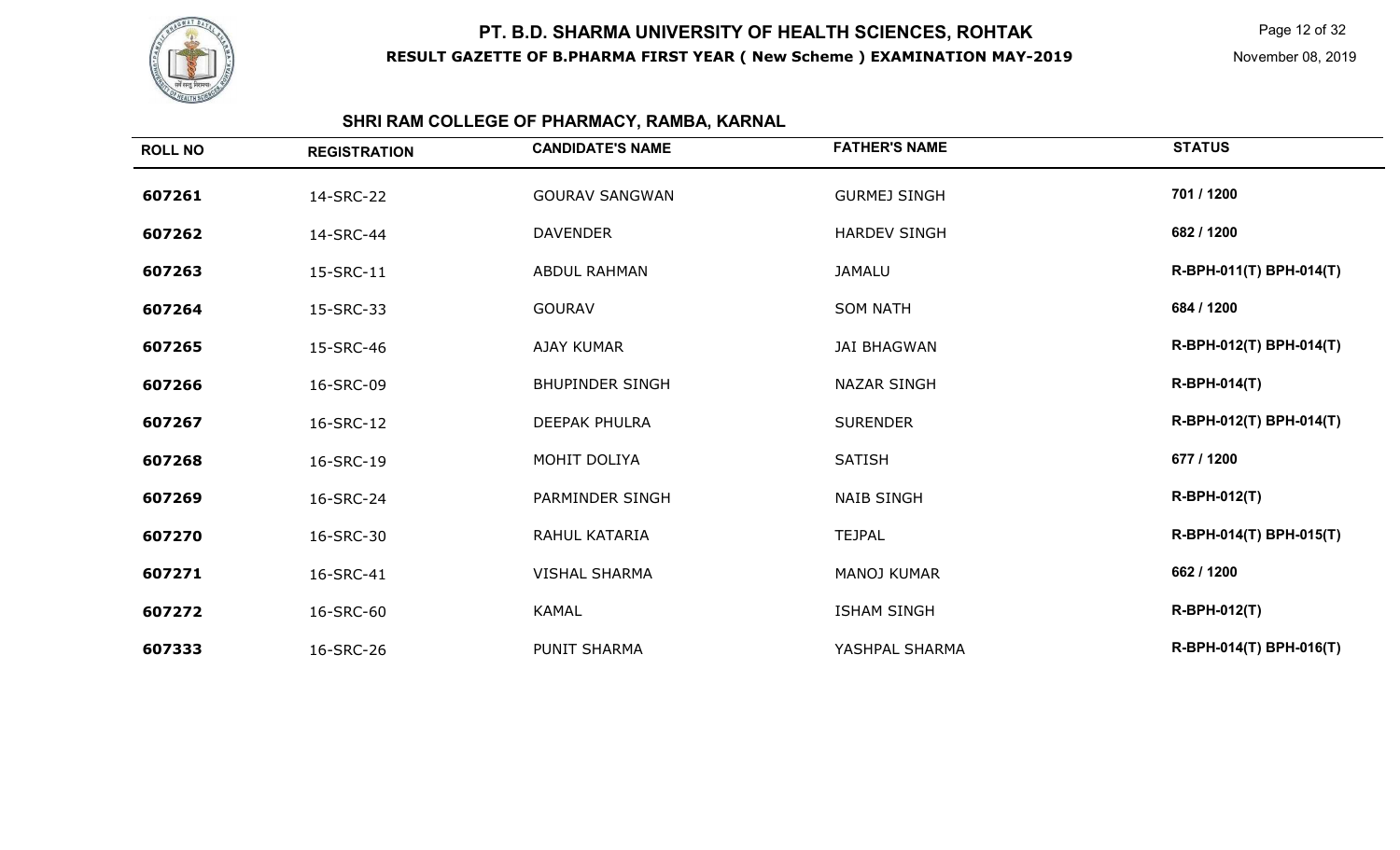

# **B S ANANGPURIA INSTITUTE OF PHARMACY,FARIDABAD**

| <b>ROLL NO</b> | <b>REGISTRATION</b> | <b>CANDIDATE'S NAME</b> | <b>FATHER'S NAME</b> | <b>STATUS</b>                                |
|----------------|---------------------|-------------------------|----------------------|----------------------------------------------|
| 607581         | 14-BSAI-08          | <b>AKASH</b>            | <b>AJIT SINGH</b>    | <b>R-BPH-012(T)</b>                          |
| 607582         | 14-BSAI-52          | NASEEM AHMED            | MOHD HAROON          | 693 / 1200                                   |
| 607583         | 15-BSAI-12          | <b>BHARAT GOYAL</b>     | RAJKUMAR GOYAL       | <b>R-BPH-012(T)</b>                          |
| 607584         | 15-BSAI-53          | <b>PUNIT SHARMA</b>     | SOHAN LAL SHARMA     | <b>R-BPH-012(T)</b>                          |
| 607585         | 15-BSAI-56          | <b>RAJNEESH</b>         | NILESH PANDEY        | <b>R-BPH-012(T)</b>                          |
| 607586         | 16-BSAI-18          | <b>HITESH</b>           | <b>SUBHASH ARORA</b> | R-BPH-012(T)                                 |
| 607587         | 16-BSAI-32          | <b>MILAN KUAMR</b>      | <b>BHAGWAN DASS</b>  | R-BPH-012(T)                                 |
| 607588         | 16-BSAI-42          | <b>PARVESH</b>          | RAJVIR SINGH         | R-BPH-012(T) BPH-014(T)                      |
| 607589         | 16-BSAI-46          | <b>RAHUL GUPTA</b>      | <b>OMBIR GUPTA</b>   | R-BPH-012(T) BPH-014(T)                      |
| 607590         | 16-BSAI-54          | <b>SHIVAM MISHRA</b>    | <b>MAHESH MISHRA</b> | <b>R-BPH-012(T)</b>                          |
| 613281         | 15-BSAI-10          | AVNISH SIDHU            | <b>ASHOK SIDHU</b>   | 705 / 1200                                   |
| 613282         | 15-BSAI-28          | <b>IMRAN</b>            | HASSAN MOHAMMAD      | R-BPH-013(T) BPH-014(T)<br><b>BPH-016(T)</b> |
| 613283         | 15-BSAI-29          | <b>JATIN TANWAR</b>     | <b>JAGPAL TANWAR</b> | R-BPH-011(T) BPH-012(T)<br><b>BPH-014(T)</b> |
| 613284         | 15-BSAI-86          | <b>VIMAL SHARMA</b>     | <b>RAMESH SHARMA</b> | R-BPH-012(T) BPH-014(T)                      |
| 613285         | 16-BSAI-12          | DEEPAK DAYMA            | RAJKUMAR DAYMA       | R-BPH-011(T) BPH-012(T)<br><b>BPH-013(T)</b> |
| 613286         | 16-BSAI-34          | MONIKA SHARMA           | <b>NATHI LAL</b>     | R-BPH-012(T)                                 |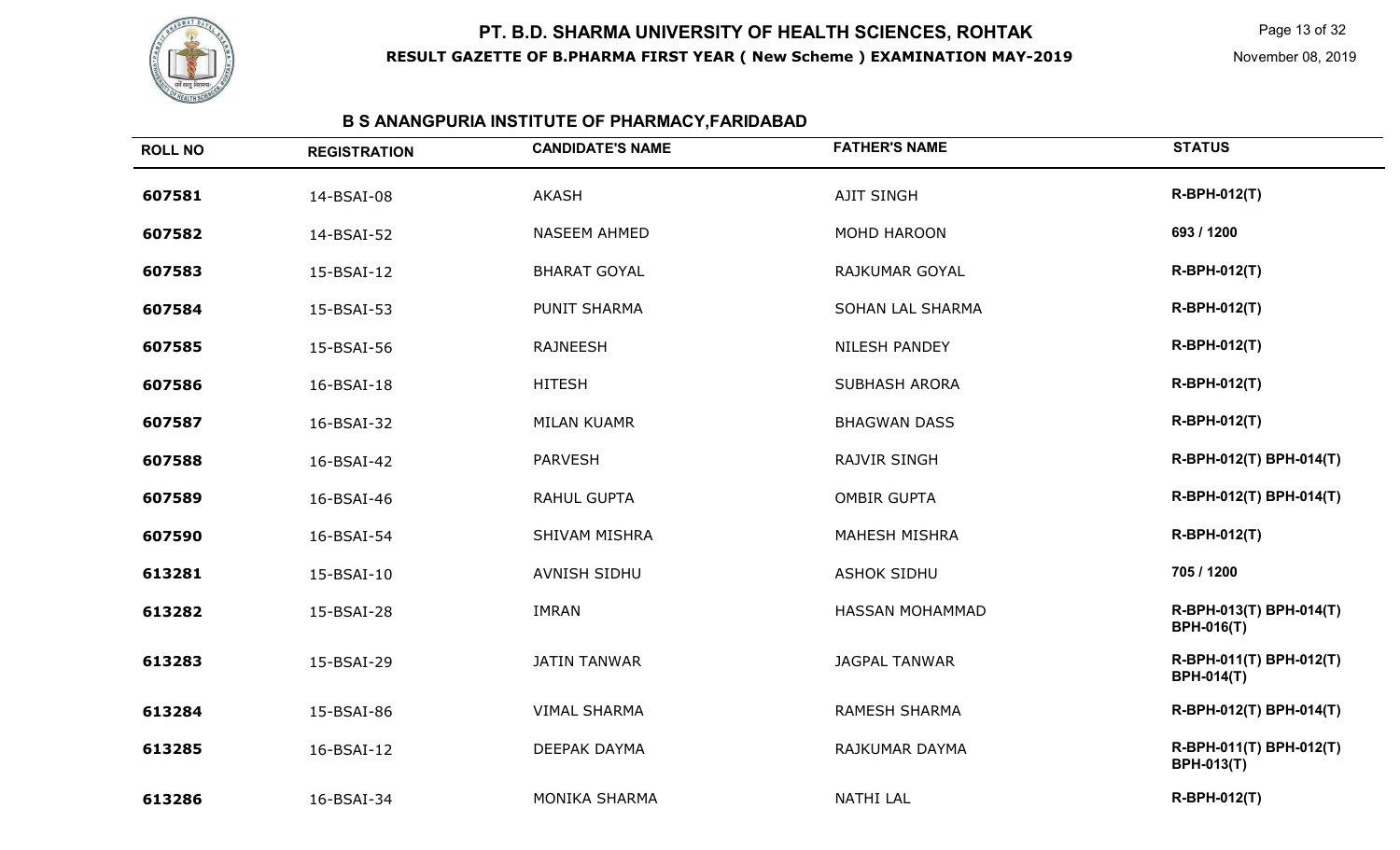

# **B S ANANGPURIA INSTITUTE OF PHARMACY,FARIDABAD**

| <b>ROLL NO</b> | <b>REGISTRATION</b> | <b>CANDIDATE'S NAME</b> | <b>FATHER'S NAME</b> | <b>STATUS</b>           |
|----------------|---------------------|-------------------------|----------------------|-------------------------|
| 613287         | 16-BSAI-36          | NAKUL JOSHI             | MANOHAR PRASAD JOSHI | 735 / 1200              |
| 613288         | 16-BSAI-58          | SOURABH HASIJA          | LAKHAN HASIJA        | R-BPH-011(T) BPH-012(T) |
| 613289         | 16-BSAI-72          | <b>DEVESH PATHAK</b>    | MAHARAM              | R-BPH-011(T) BPH-014(T) |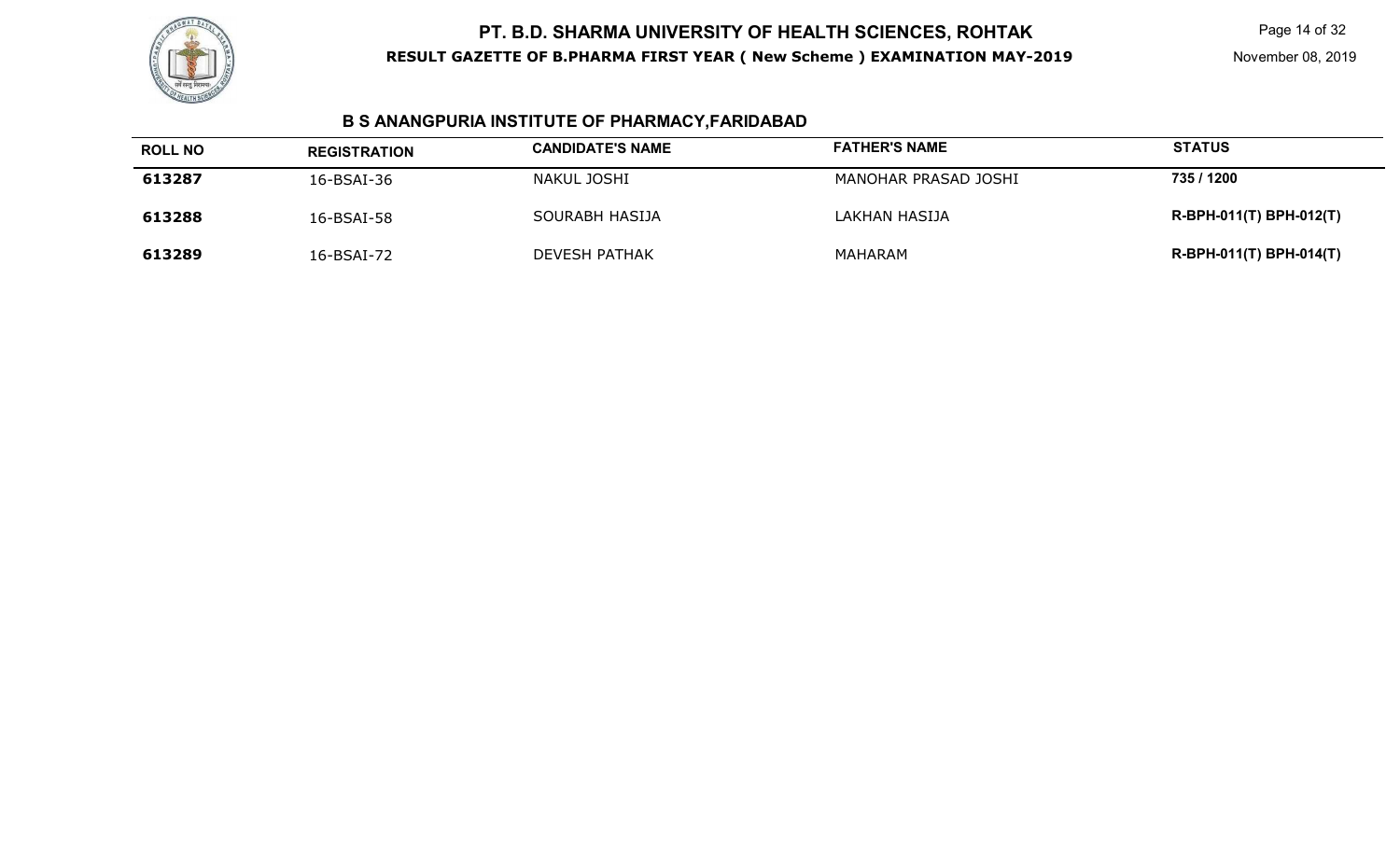

Page 15 of 32

#### **HINDU COLLEGE OF PHARMACY SONEPAT**

| <b>ROLL NO</b> | <b>REGISTRATION</b> | <b>CANDIDATE'S NAME</b> | <b>FATHER'S NAME</b>   | <b>STATUS</b>                                |
|----------------|---------------------|-------------------------|------------------------|----------------------------------------------|
| 607881         | 15-HC-06            | <b>ANAND ROHILLA</b>    | <b>AZAD SINGH</b>      | 713 / 1200                                   |
| 607882         | 15-HC-07            | <b>ANCHIS</b>           | ANIL                   | <b>R-BPH-014(T)</b>                          |
| 607883         | 15-HC-09            | <b>ANKUSH</b>           | <b>DILBAG SINGH</b>    | <b>R-BPH-014(T)</b>                          |
| 607884         | 15-HC-11            | <b>ASHISH</b>           | <b>SATISH KUMAR</b>    | R-BPH-012(T) BPH-014(T)                      |
| 607885         | 15-HC-38            | PRATHAM                 | PRAVEEN SHARMA         | R-BPH-012(T) BPH-014(T)                      |
| 607886         | 15-HC-39            | <b>PRINCE</b>           | <b>SHAMSHER</b>        | <b>R-BPH-014(T)</b>                          |
| 607887         | 16-HC-05            | <b>AMIT KUMAR</b>       | RAM DHARI SINGH        | <b>R-BPH-014(T)</b>                          |
| 607888         | 16-HC-11            | ANKUSH ANEJA            | JAI GOPAL ANEJA        | <b>R-BPH-012(T)</b>                          |
| 607889         | 16-HC-21            | <b>DEEPAK ROHILLA</b>   | RAJENDER KUMAR ROHILLA | <b>R-BPH-012(T)</b>                          |
| 607890         | 16-HC-24            | <b>HARSH</b>            | <b>BRAHM SINGH</b>     | <b>R-BPH-011(T)</b>                          |
| 607891         | 16-HC-27            | MITTAL HRISHABH MUKESH  | <b>MUKESH</b>          | R-BPH-012(T) BPH-014(T)                      |
| 607892         | 16-HC-42            | <b>RAHUL</b>            | <b>BIJENDER</b>        | R-BPH-012(T) BPH-013(T)<br><b>BPH-014(T)</b> |
| 607893         | 16-HC-48            | <b>SAURABH</b>          | <b>RAM NARAYAN</b>     | R-BPH-012(T) BPH-014(T)                      |
| 607894         | 16-HC-54            | <b>SUMIT</b>            | <b>SURENDER SHARMA</b> | R-BPH-012(T) BPH-014(T)                      |
| 607895         | 16-HC-57            | <b>VIPIN</b>            | <b>SHAMSHER</b>        | R-BPH-012(T)                                 |
| 613561         | 14-HC-01            | <b>AJAY SAROHA</b>      | <b>RAM KISHAN</b>      | <b>R-BPH-014(T)</b>                          |
| 613562         | 14-HC-06            | <b>ANKIT</b>            | <b>SURAJMAL</b>        | <b>R-BPH-014(T)</b>                          |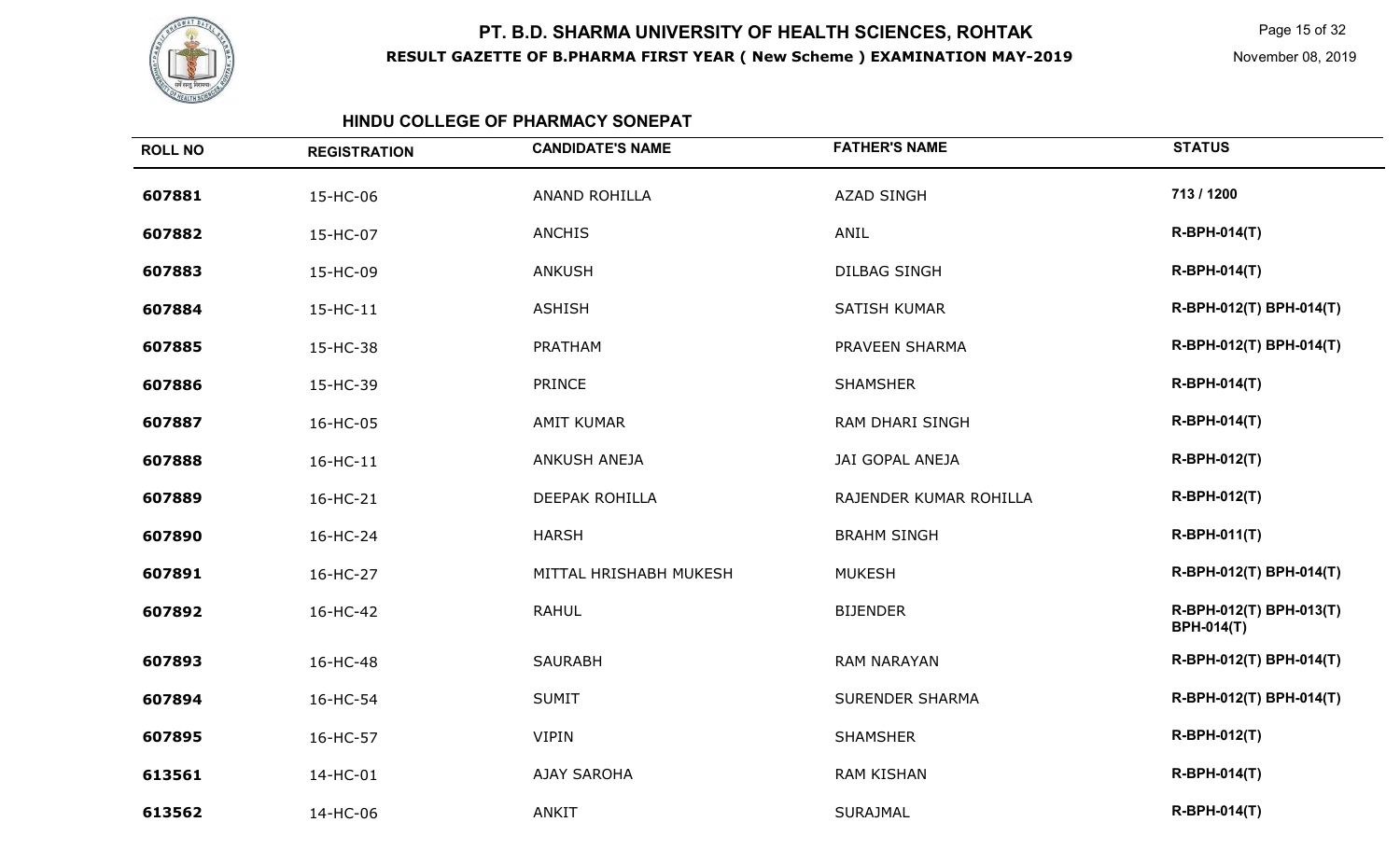

Page 16 of 32

November 08, 2019

#### **HINDU COLLEGE OF PHARMACY SONEPAT**

| <b>ROLL NO</b> | <b>REGISTRATION</b> | <b>CANDIDATE'S NAME</b> | <b>FATHER'S NAME</b>    | <b>STATUS</b>           |
|----------------|---------------------|-------------------------|-------------------------|-------------------------|
| 613563         | 14-HC-10            | ASHISH KUMAR            | RAJESH KUMAR            | 660 / 1200              |
| 613564         | 14-HC-15            | <b>DEEPAK RAGHAV</b>    | <b>BHUPENDER RAGHAV</b> | <b>R-BPH-014(T)</b>     |
| 613565         | 14-HC-44            | <b>RAVI</b>             | SURENDER SINGH          | <b>R-BPH-012(T)</b>     |
| 613566         | 14-HC-45            | <b>ROHIT</b>            | <b>BALJEET SHARMA</b>   | <b>R-BPH-014(T)</b>     |
| 613567         | 14-HC-46            | ROHIT CHHOKER           | <b>VIRENDER CHHOKER</b> | 682 / 1200              |
| 613568         | 16-HC-52            | <b>SUMIT</b>            | <b>KRISHAN</b>          | R-BPH-012(T) BPH-014(T) |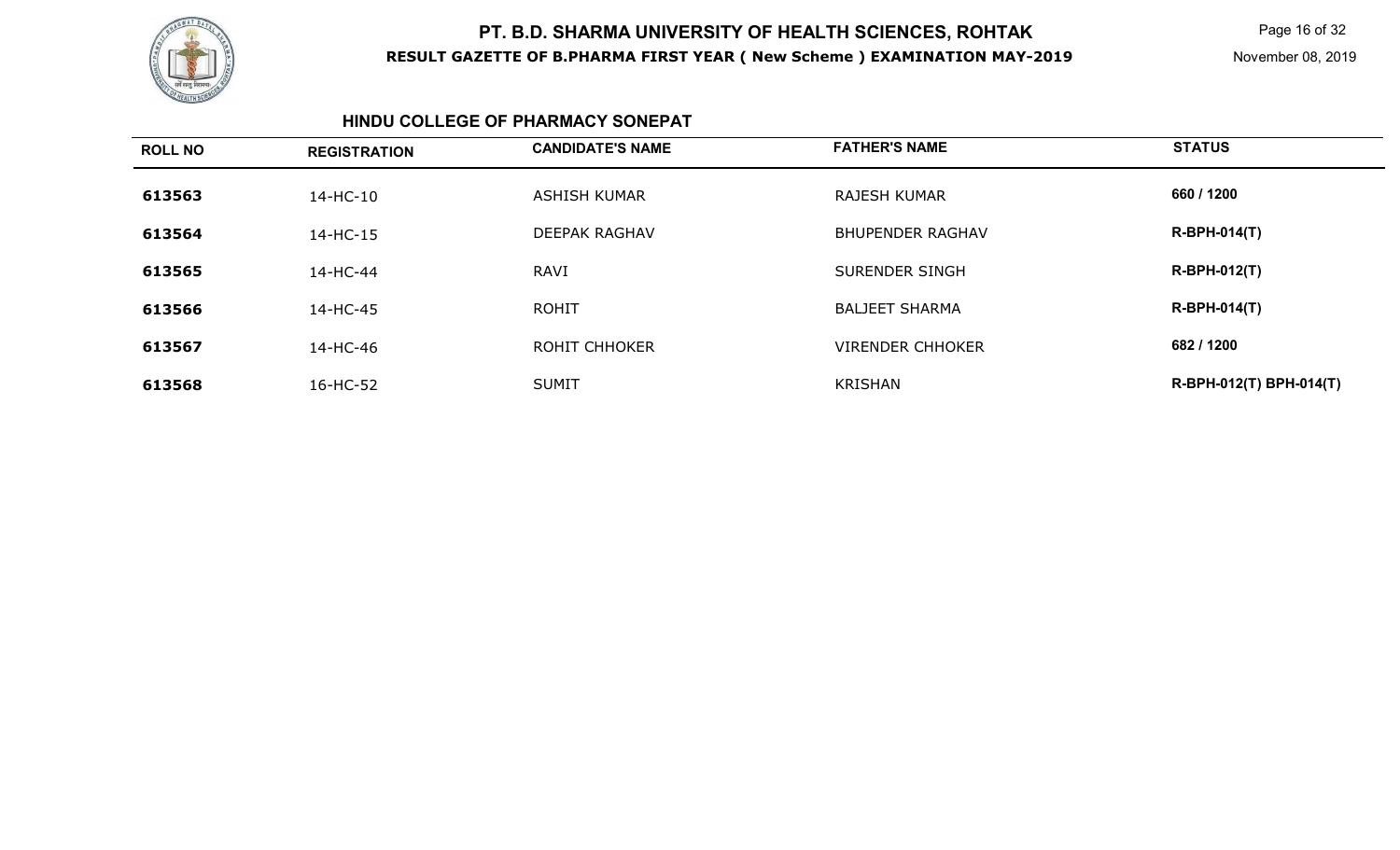

# **P D M SCHOOL OF PHARMACY, KARSINDHU, SAFIDON, JIND**

| <b>ROLL NO</b> | <b>REGISTRATION</b> | <b>CANDIDATE'S NAME</b> | <b>FATHER'S NAME</b>   | <b>STATUS</b>                                    |
|----------------|---------------------|-------------------------|------------------------|--------------------------------------------------|
| 608191         | 14-PDMS-50          | VIJAY                   | <b>SURENDER NAVEEN</b> | R-BPH-011(T) BPH-012(T)<br><b>BPH-016(T)</b>     |
| 608192         | 15-PDMS-10          | <b>BHAVY SINGLA</b>     | PANKAJ SINGLA          | <b>R-BPH-014(T)</b>                              |
| 608193         | 15-PDMS-35          | <b>RIZWAN ALI</b>       | RIYASAT ALI            | R-BPH-011(T) BPH-014(T)                          |
| 608194         | 15-PDMS-56          | MOHD GULZAR             | MOHD IRSHAD            | <b>R-BPH-014(T)</b>                              |
| 608195         | 16-PDMS-05          | <b>AMIT SHARMA</b>      | <b>ISHWAR DUTT</b>     | R-BPH-011(T) BPH-012(T)<br>BPH-014(T) BPH-016(T) |
| 608196         | 16-PDMS-06          | <b>ANKIT JAIST</b>      | <b>RAM CHANDER</b>     | R-BPH-012(T) BPH-014(T)                          |
| 608197         | 16-PDMS-26          | PANKAJ KUMAR            | <b>SATINDER KUMAR</b>  | 720 / 1200                                       |
| 608198         | 16-PDMS-27          | PARAMDEEP DHULL         | <b>JITENDER</b>        | <b>R-BPH-014(T)</b>                              |
| 608199         | 16-PDMS-35          | <b>RAKESH</b>           | <b>DHARAM SINGH</b>    | R-BPH-012(T)                                     |
| 608200         | 16-PDMS-53          | <b>VICKY DHILLON</b>    | <b>KULDEEP</b>         | R-BPH-011(T) BPH-012(T)<br>BPH-014(T) BPH-016(T) |
| 608201         | 16-PDMS-54          | <b>VIKRAM</b>           | <b>RAJKUMAR</b>        | 699 / 1200                                       |
| 608202         | 16-PDMS-55          | <b>VIRENDER</b>         | <b>JAIBHAGWAN</b>      | R-BPH-012(T)                                     |
| 608203         | 16-PDMS-56          | <b>VIRENDER</b>         | <b>MAHABIR</b>         | <b>R-BPH-014(T)</b>                              |
| 613851         | 14-PDMS-02          | <b>AMIT KUMAR</b>       | <b>SATYAWAN</b>        | R-BPH-012(T) BPH-016(T)                          |
| 613852         | 14-PDMS-60          | <b>YOGESH</b>           | <b>SURAJMAL</b>        | R-BPH-016(T)                                     |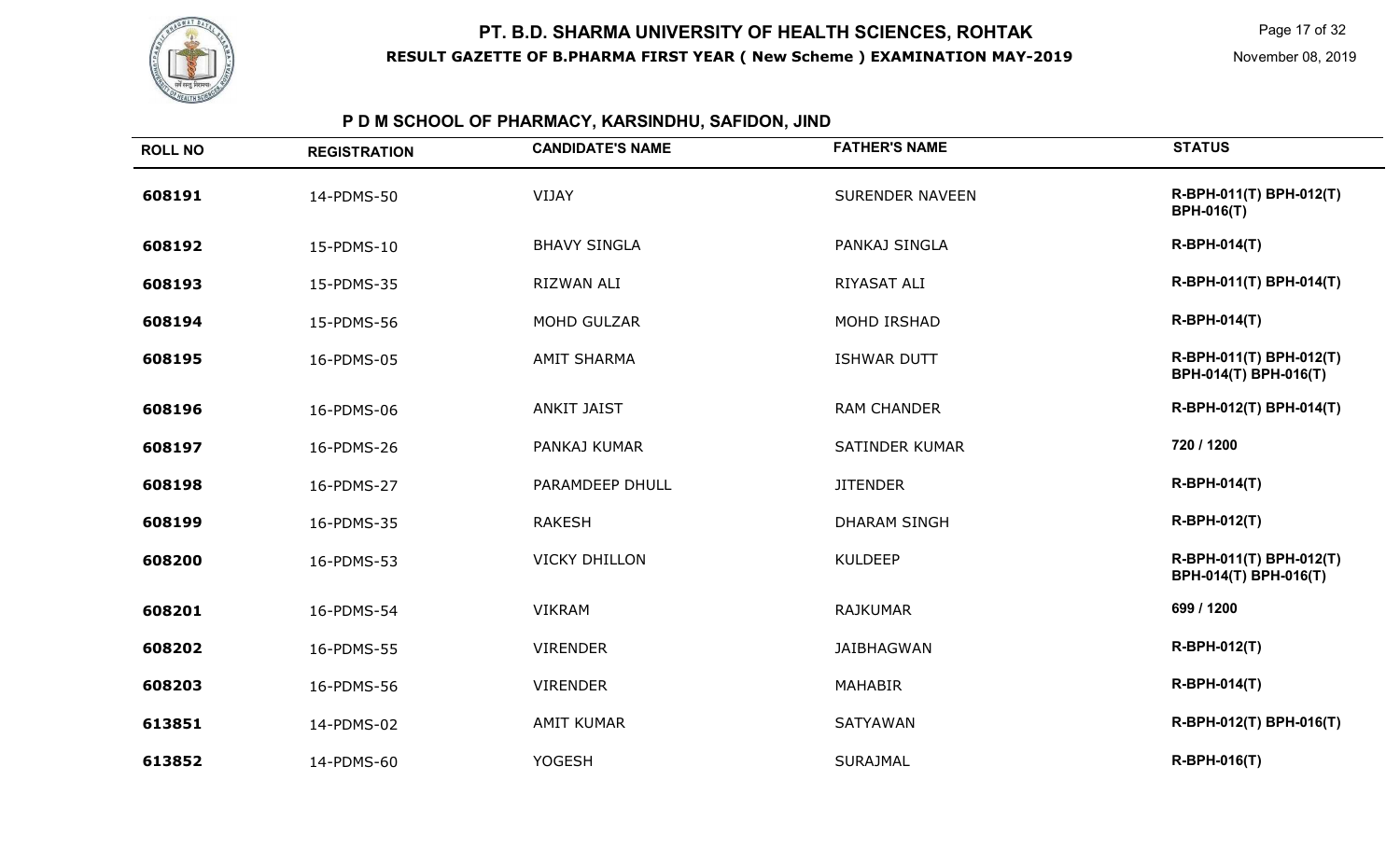

# **G.V.M. COLLEGE OF PHARMACY SONEPAT (HARYANA)**

| <b>ROLL NO</b> | <b>REGISTRATION</b> | <b>CANDIDATE'S NAME</b> | <b>FATHER'S NAME</b>  | <b>STATUS</b>           |
|----------------|---------------------|-------------------------|-----------------------|-------------------------|
| 608511         | 14-GVMC-15          | POOJA DEVI              | <b>SATYA NARAYAN</b>  | <b>R-BPH-014(T)</b>     |
| 608512         | 14-GVMC-22          | <b>SHALU</b>            | <b>KULDEEP KUMAR</b>  | <b>RLA</b>              |
| 608513         | 15-GVMC-20          | VAIDEHI                 | <b>SATISH KUMAR</b>   | R-BPH-012(T) BPH-014(T) |
| 608514         | 16-GVMC-26          | PREETI                  | <b>RAM TIRTH</b>      | <b>R-BPH-012(T)</b>     |
| 608515         | 16-GVMC-39          | <b>VAISHALI BISHT</b>   | <b>DEEPAK BISHT</b>   | <b>R-BPH-012(T)</b>     |
| 614081         | 15-GVMC-04          | <b>KOMAL BATRA</b>      | <b>KRISHAN BATRA</b>  | <b>R-BPH-014(T)</b>     |
| 614082         | 16-GVMC-40          | <b>VANDANA RAJ</b>      | <b>RAJENDER KUMAR</b> | 658 / 1200              |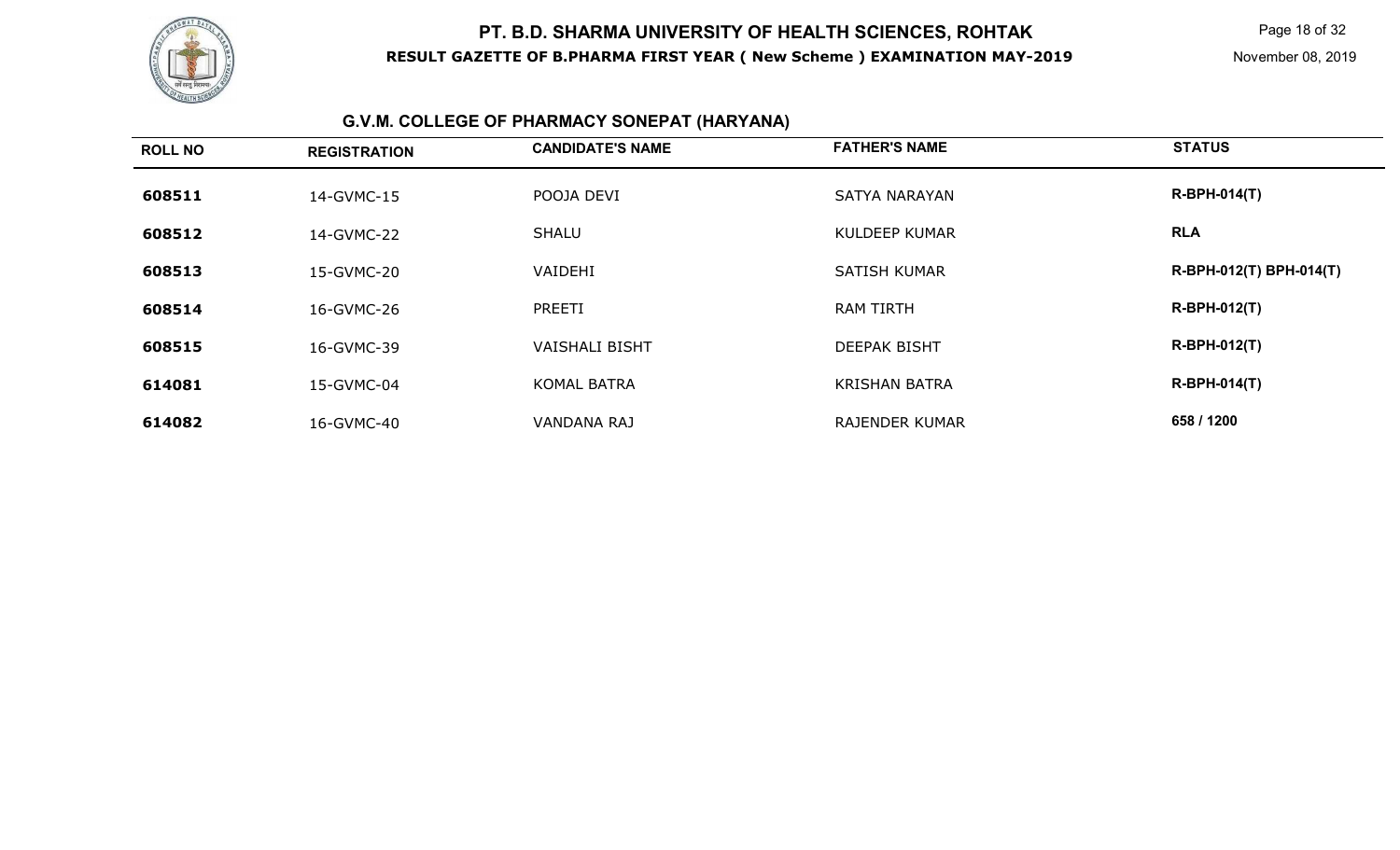

# **VAISH INST. OF PHARMACEUTICAL EDU. & RESEARCH, ROHTAK**

| <b>ROLL NO</b> | <b>REGISTRATION</b> | <b>CANDIDATE'S NAME</b> | <b>FATHER'S NAME</b> | <b>STATUS</b>                                |
|----------------|---------------------|-------------------------|----------------------|----------------------------------------------|
| 608691         | 15-VIR-45           | <b>SARTHAK MADAAN</b>   | <b>NARESH MADAAN</b> | 688 / 1200                                   |
| 608692         | 15-VIR-51           | <b>SUMIT</b>            | <b>JAGBIR</b>        | R-BPH-012(T) BPH-016(T)                      |
| 608693         | 16-VIR-27           | <b>PRAVEEN</b>          | LILA RAM             | 669 / 1200                                   |
| 608694         | 16-VIR-28           | <b>PULKIT</b>           | <b>MAHAVIR SINGH</b> | <b>R-BPH-012(T)</b>                          |
| 608695         | 16-VIR-33           | <b>RAVI PULIST</b>      | YOGESH PULIST        | R-BPH-012(T) BPH-014(T)                      |
| 608696         | 16-VIR-43           | <b>SUMIT</b>            | <b>JAGDISH KUMAR</b> | <b>R-BPH-012(T)</b>                          |
| 608697         | 16-VIR-22           | <b>NEERAJ</b>           | <b>RAM MEHAR</b>     | $R-BPH-014(T)$                               |
| 608698         | 16-VIR-25           | PANKAJ KUMAR JANGIRA    | <b>RAJ KUMAR</b>     | R-BPH-012(T) BPH-013(T)<br><b>BPH-014(T)</b> |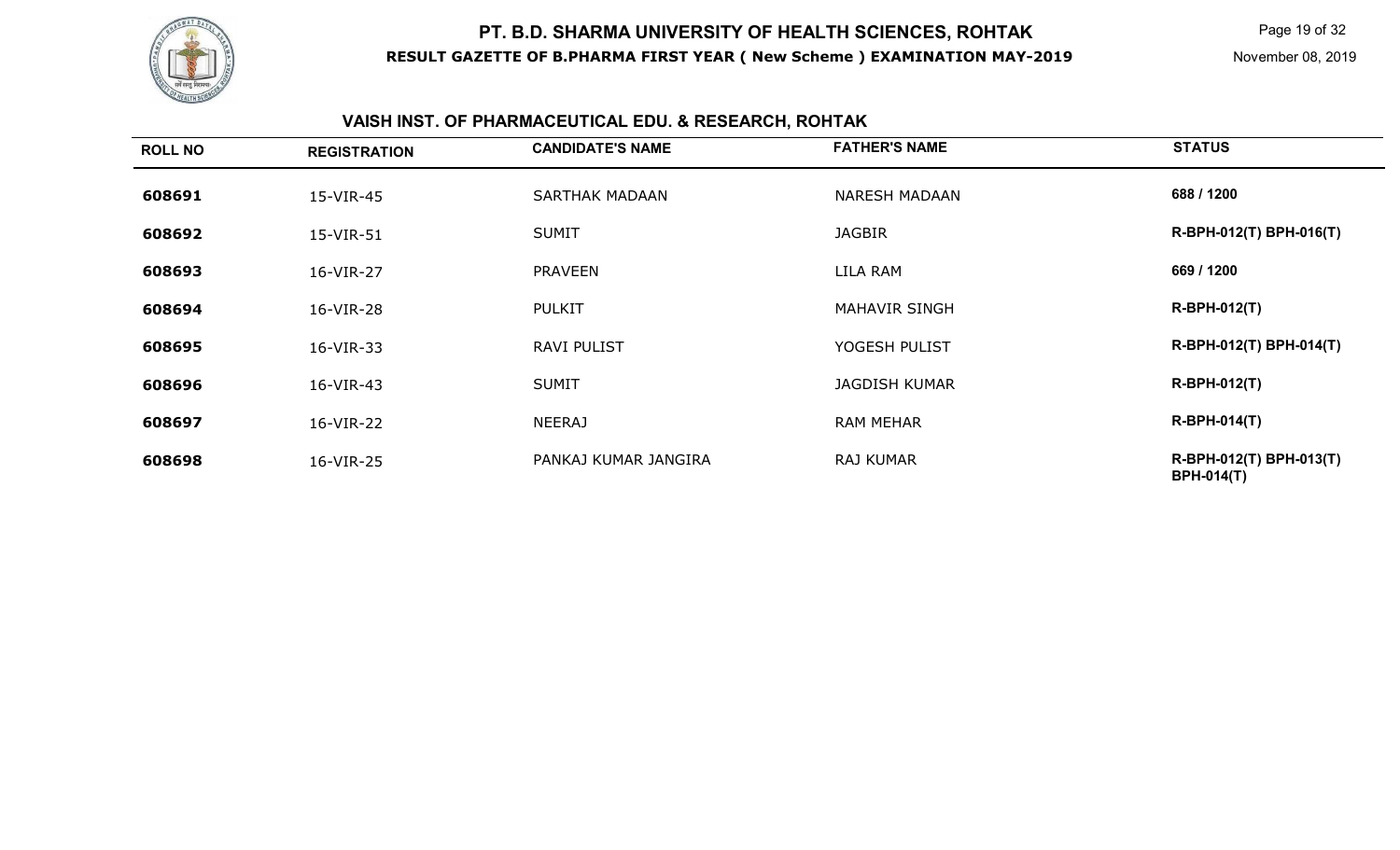

# **ADVANCED INSTITUTE OF PHARMACY, AURANGABAD, PALWAL**

| <b>ROLL NO</b> | <b>REGISTRATION</b> | <b>CANDIDATE'S NAME</b> | <b>FATHER'S NAME</b>   | <b>STATUS</b>           |
|----------------|---------------------|-------------------------|------------------------|-------------------------|
| 609211         | 14-AIAP-09          | ARVIND YADAV            | SHITLA PRASAD YADAV    | <b>RLA</b>              |
| 609212         | 14-AIAP-41          | PUNEET RAJPUT           | <b>VINOD RAJPUT</b>    | 709 / 1200              |
| 609213         | 15-AIAI-42          | KAVITA RAWAT            | <b>BALBIR SINGH</b>    | <b>R-BPH-015(T)</b>     |
| 609214         | 15-AIAP-09          | <b>ANKIT KUMAR</b>      | <b>SHIV PAL</b>        | 735 / 1200              |
| 609215         | 15-AIAP-10          | <b>ANKIT TANWAR</b>     | ATTAR SINGH TANWAR     | <b>R-BPH-012(T)</b>     |
| 609216         | 15-AIAP-17          | AZAD                    | PREM SINGH             | 694 / 1200              |
| 609217         | 15-AIAP-33          | <b>GAURAV</b>           | RADHEY SHYAM           | <b>R-BPH-016(T)</b>     |
| 609218         | 15-AIAP-39          | <b>KAPIL</b>            | <b>NARAYAN SINGH</b>   | 718 / 1200              |
| 609219         | 15-AIAP-54          | <b>MOHIT KUMAR</b>      | <b>HARDEV SINGH</b>    | <b>R-BPH-014(T)</b>     |
| 609220         | 15-AIAP-86          | <b>SUBHASH</b>          | <b>UMED SINGH</b>      | R-BPH-014(T) BPH-015(T) |
| 609221         | 15-AIAP-97          | <b>VINOD KUMAR</b>      | DEVENDER PRASAD        | 696 / 1200              |
| 609222         | 15AIAP03            | <b>AJAY</b>             | <b>NARESH</b>          | <b>R-BPH-011(T)</b>     |
| 609223         | 16-AIAP-03          | AJAY KUMAR              | <b>DEVENDRA SHARMA</b> | R-BPH-014(T) BPH-016(T) |
| 609224         | 16-AIAP-17          | <b>CHAMAN</b>           | <b>HEMCHAND</b>        | <b>R-BPH-016(T)</b>     |
| 609225         | 16-AIAP-20          | <b>DEEPAK</b>           | <b>ASHOK KUMAR</b>     | R-BPH-012(T) BPH-014(T) |
| 609226         | 16-AIAP-22          | <b>DEVESH</b>           | <b>KRISHAN</b>         | 728 / 1200              |
| 609227         | 16-AIAP-29          | <b>GULSHAN</b>          | <b>ROHTASH</b>         | R-BPH-011(T) BPH-016(T) |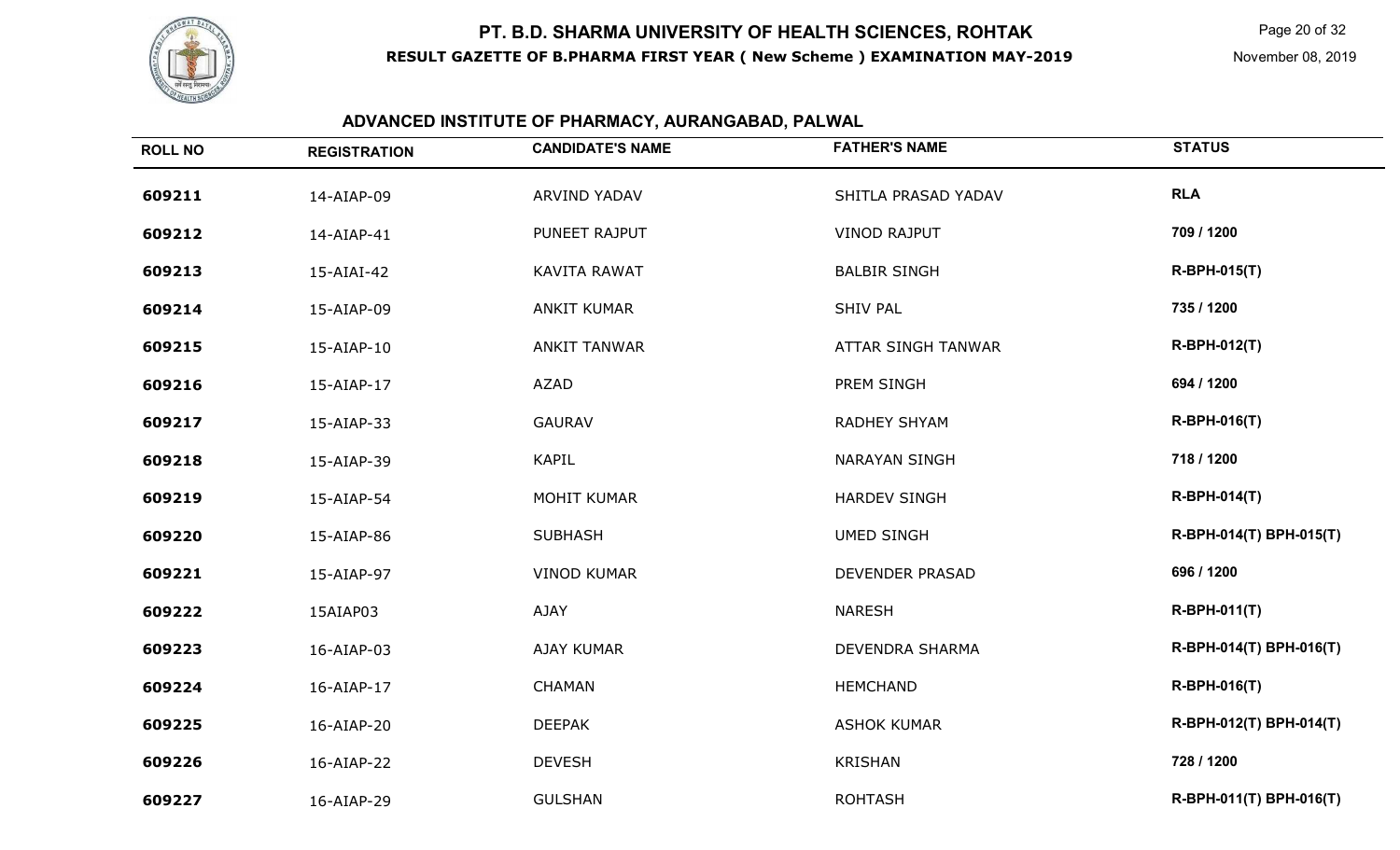

#### November 08, 2019

# **ADVANCED INSTITUTE OF PHARMACY, AURANGABAD, PALWAL**

| <b>ROLL NO</b> | <b>REGISTRATION</b> | <b>CANDIDATE'S NAME</b> | <b>FATHER'S NAME</b>   | <b>STATUS</b>           |
|----------------|---------------------|-------------------------|------------------------|-------------------------|
| 609228         | 16-AIAP-30          | HARIOM SAINI            | <b>GHANSHYAM SAINI</b> | <b>R-BPH-014(T)</b>     |
| 609229         | 16-AIAP-32          | <b>HARSH</b>            | <b>RAMESH CHAND</b>    | <b>R-BPH-014(T)</b>     |
| 609230         | 16-AIAP-34          | HIMANSHU PASSI          | SURINDER PAL           | R-BPH-011(T) BPH-012(T) |
| 609231         | 16-AIAP-35          | HITESH TANWAR           | MAHENDER SINGH         | 685 / 1200              |
| 609232         | 16-AIAP-38          | <b>JOGENDER</b>         | <b>VED PARKASH</b>     | 737 / 1200              |
| 609233         | 16-AIAP-40          | <b>KAVITA</b>           | <b>HARI KISHAN</b>     | 790 / 1200              |
| 609234         | 16-AIAP-64          | PRINCE                  | <b>DESHVEER</b>        | <b>R-BPH-014(T)</b>     |
| 609235         | 16-AIAP-75          | ROHIT VASHISTH          | HIRDAY RAM VASHISTH    | 730 / 1200              |
| 609236         | 16-AIAP-77          | SANDEEP                 | <b>HARKESH</b>         | 716 / 1200              |
| 609237         | 16-AIAP-81          | <b>SHAHRUKH</b>         | ILJAR                  | <b>R-BPH-011(T)</b>     |
| 609238         | 16-AIAP-82          | <b>SHEETAL</b>          | <b>HARI SINGH</b>      | 774 / 1200              |
| 609239         | 16-AIAP-88          | <b>TARUN</b>            | <b>NARESH</b>          | 707 / 1200              |
| 609240         | 16-AIAP-89          | <b>TEJPAL</b>           | <b>RANDHEER</b>        | R-BPH-012(T) BPH-015(T) |
| 609241         | 16-AIAP-92          | VIJAY                   | <b>SUKHBIR</b>         | <b>R-BPH-014(T)</b>     |
| 609242         | 16-AIAP-97          | <b>YOGESH</b>           | <b>BUDHRAM</b>         | 705 / 1200              |
| 609243         | 16-AIAP-98          | <b>YOGESH</b>           | <b>RAJENDER</b>        | <b>R-BPH-015(T)</b>     |
| 614531         | 14-AIAP13           | <b>DINESH</b>           | <b>BASDEV</b>          | R-BPH-015(T) BPH-016(T) |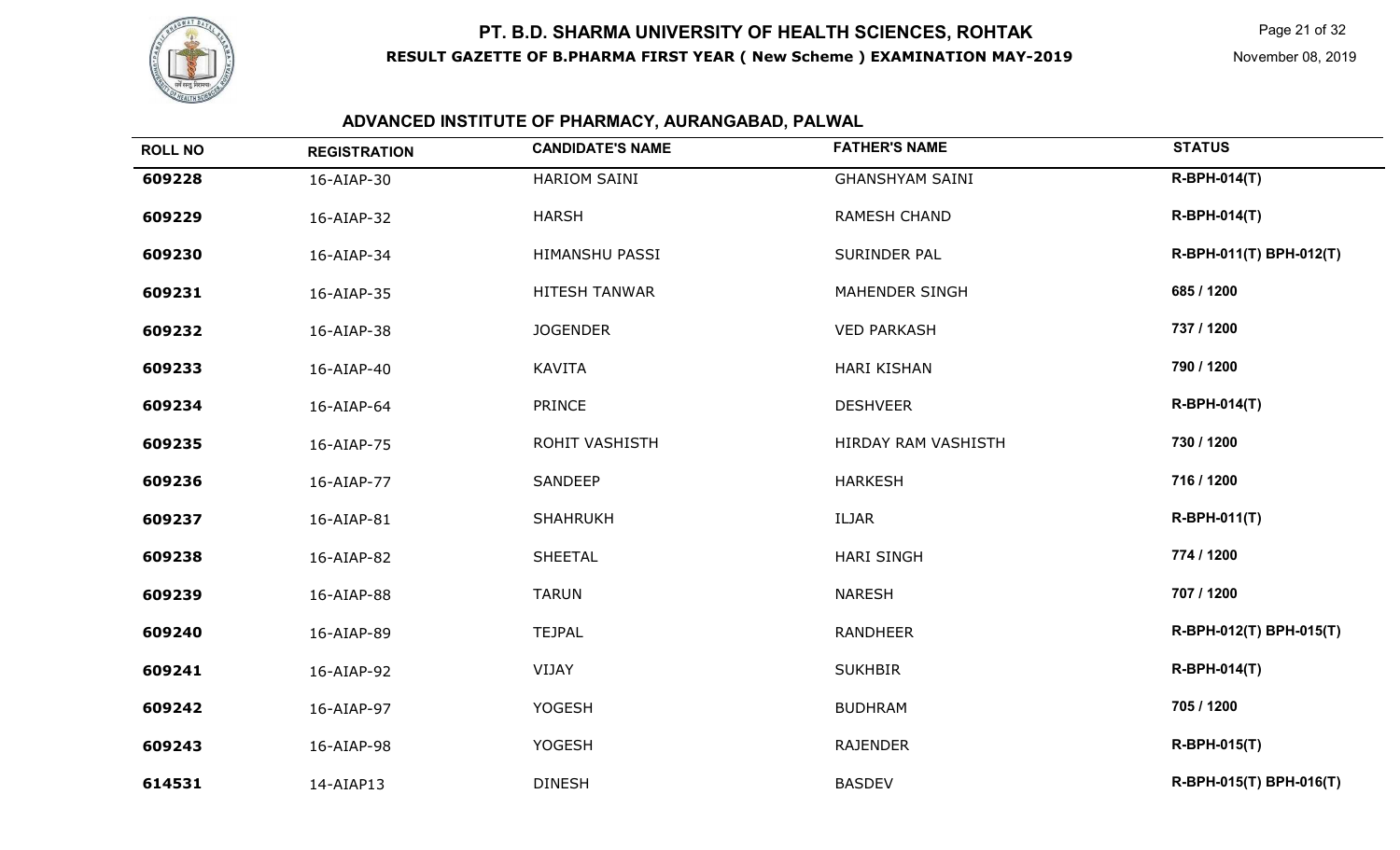

# **ADVANCED INSTITUTE OF PHARMACY, AURANGABAD, PALWAL**

| <b>ROLL NO</b> | <b>REGISTRATION</b> | <b>CANDIDATE'S NAME</b> | <b>FATHER'S NAME</b> | <b>STATUS</b>                                                                |
|----------------|---------------------|-------------------------|----------------------|------------------------------------------------------------------------------|
| 614532         | $15 - AIAP - 69$    | <b>RAJ</b>              | BABULAL              | R-BPH-011(T) BPH-012(T)<br><b>BPH-013(T) BPH-014(T)</b><br><b>BPH-016(T)</b> |
| 614533         | 16-AIAP-79          | <b>SANJAY</b>           | <b>MOHAN SINGH</b>   | 713 / 1200                                                                   |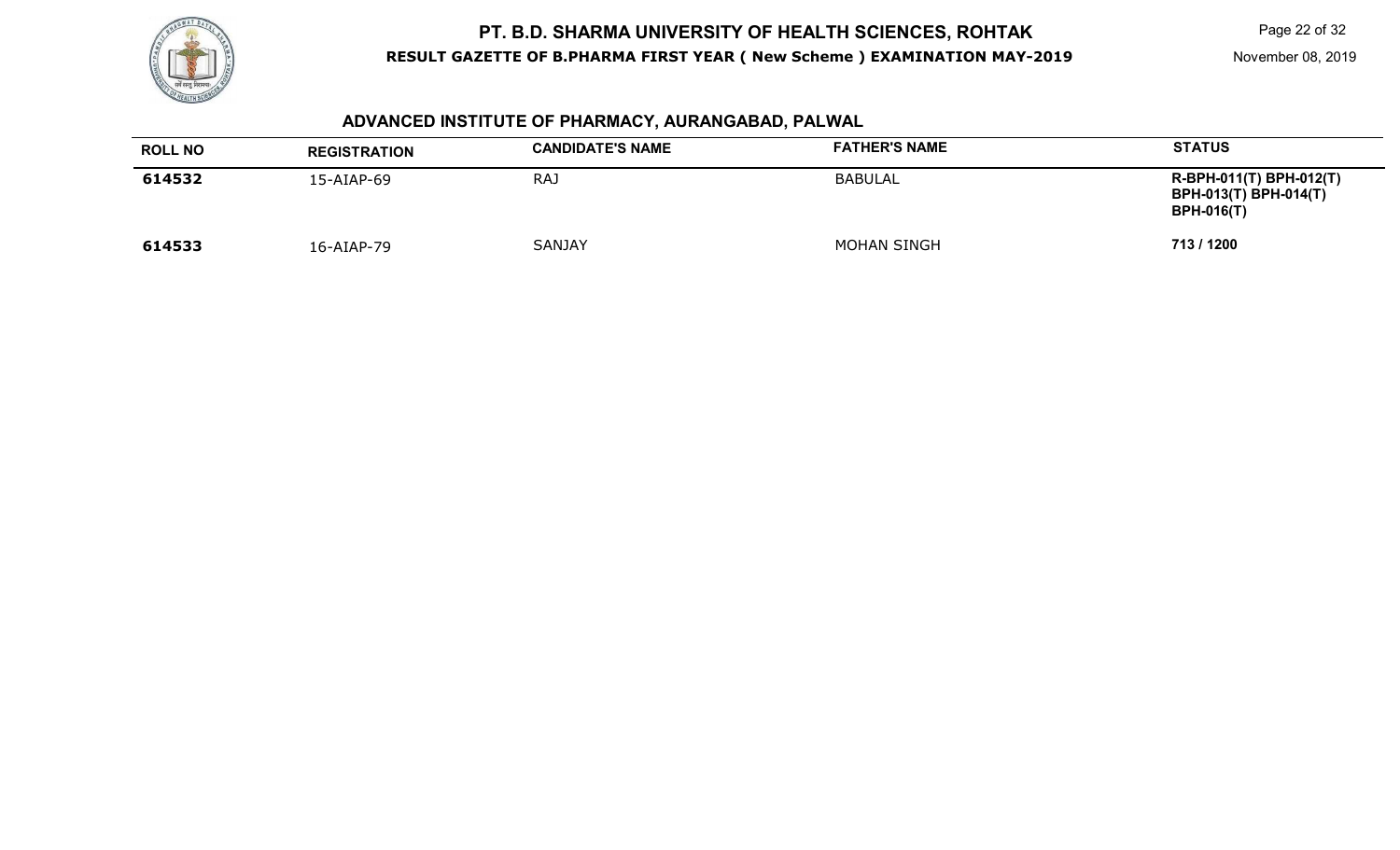

# **KESHAV COLLEGE OF PHARMACY, ASSAND, KARNAL**

| <b>ROLL NO</b> | <b>REGISTRATION</b> | <b>CANDIDATE'S NAME</b> | <b>FATHER'S NAME</b> | <b>STATUS</b>  |
|----------------|---------------------|-------------------------|----------------------|----------------|
| 609511         | 14KCS-22            | <b>ASHWANI</b>          | <b>GANGA BISHAN</b>  | 700 / 1200     |
| 614761         | 14-KCS-17           | <b>MOHIT</b>            | RAJMAL               | $R-BPH-016(T)$ |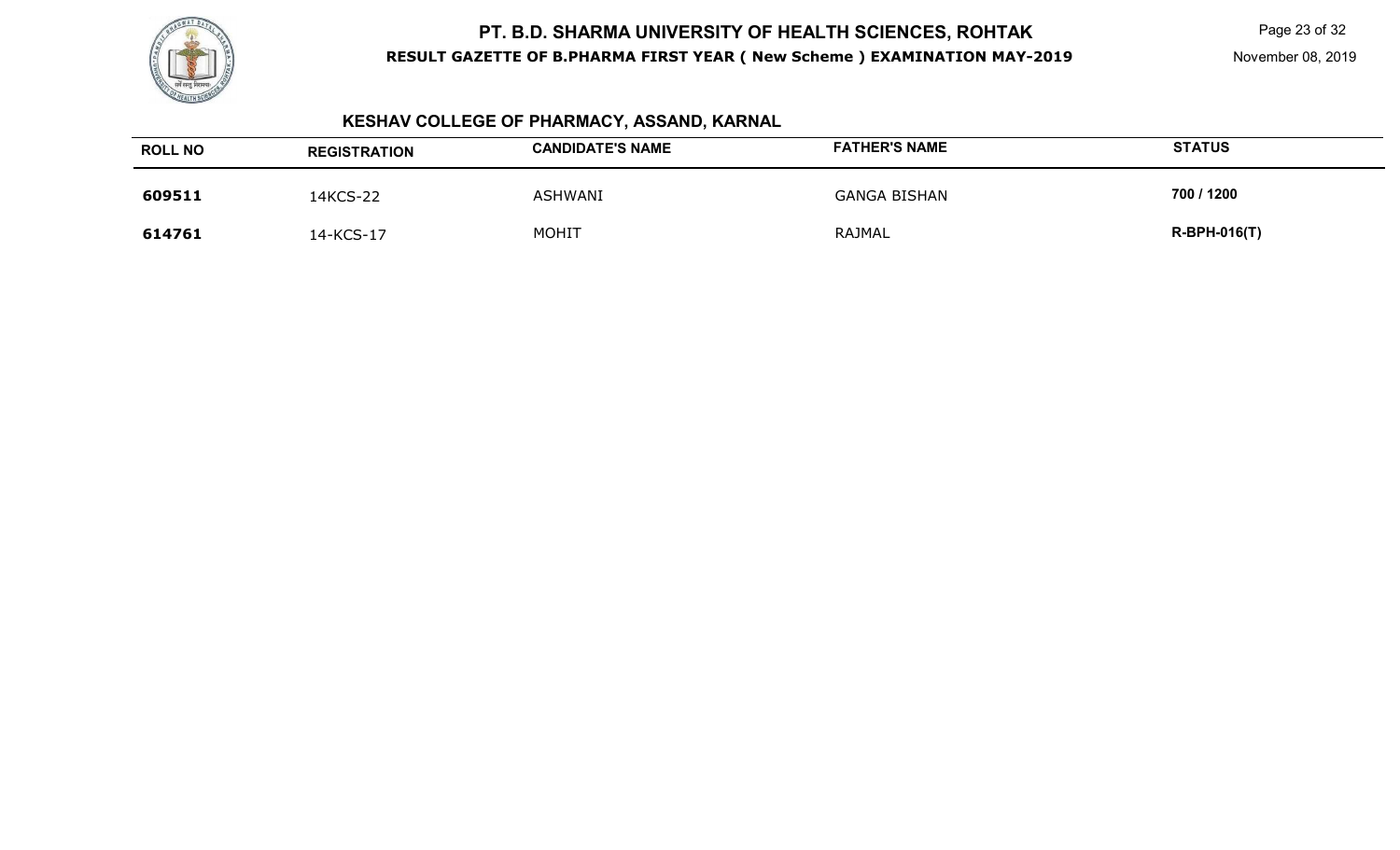

Page 24 of 32

# **LORD SHIVA COLLEGE OF PHARMACY, SIRSA**

| <b>ROLL NO</b> | <b>REGISTRATION</b> | <b>CANDIDATE'S NAME</b> | <b>FATHER'S NAME</b> | <b>STATUS</b>                                |
|----------------|---------------------|-------------------------|----------------------|----------------------------------------------|
| 609751         | 14-LSC-17           | <b>ISHWER</b>           | <b>HAWA SINGH</b>    | <b>R-BPH-014(T)</b>                          |
| 609752         | 14LSC20             | <b>KAPIL SONY</b>       | <b>KHEM CHAND</b>    | 676 / 1200                                   |
| 609753         | 16-LSC-09           | <b>ANKIT DHATTERWAL</b> | <b>SEWA SINGH</b>    | $R-BPH-016(T)$                               |
| 609754         | 16-LSC-16           | <b>JITENDER</b>         | VIDYANAND            | <b>R-BPH-012(T)</b>                          |
| 609755         | 16-LSC-19           | <b>KULDEEP</b>          | <b>HANSRAJ</b>       | $R-BPH-011(T)$                               |
| 609756         | 16-LSC-31           | <b>RAJNISH</b>          | <b>SADHU RAM</b>     | 675 / 1200                                   |
| 609757         | 16-LSC-33           | <b>RANVEER KUMAR</b>    | <b>RAMESH KUMAR</b>  | R-BPH-011(T) BPH-013(T)<br><b>BPH-014(T)</b> |
| 614811         | 16-LSC-37           | <b>SAHIL</b>            | <b>MEWA SINGH</b>    | <b>R-BPH-012(T)</b>                          |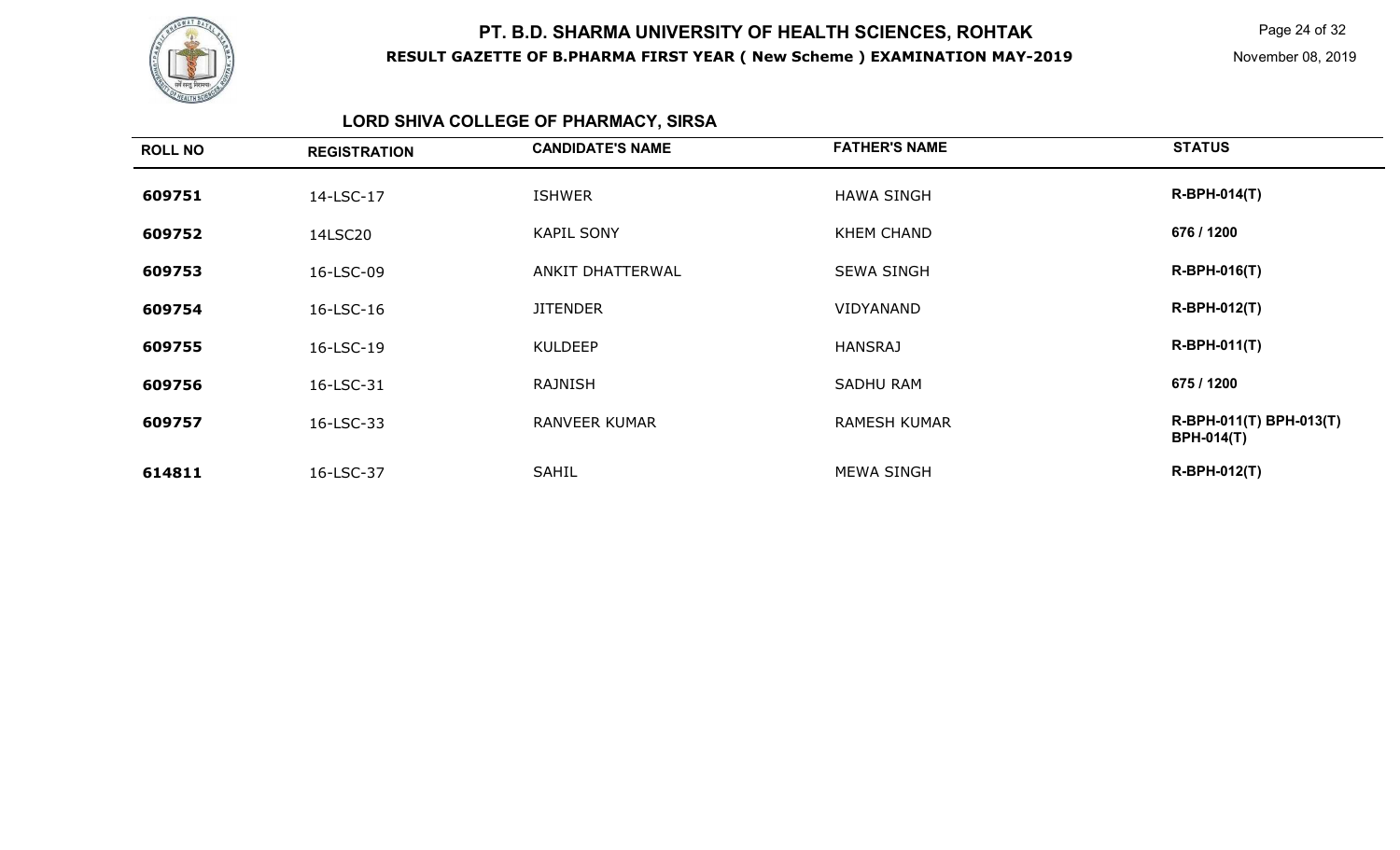

# **RAM GOPAL COLLEGE OF PHARMACY, SULTANPUR, GURGAON**

| <b>ROLL NO</b> | <b>REGISTRATION</b> | <b>CANDIDATE'S NAME</b> | <b>FATHER'S NAME</b>     | <b>STATUS</b> |
|----------------|---------------------|-------------------------|--------------------------|---------------|
| 610171         | 14-RGC-30           | MANJEET KUMAR           | <b>JAIPAL SINGH</b>      | 719 / 1200    |
| 610172         | 14-RGC-61           | VIJAY                   | RAMNIWAS                 | 734 / 1200    |
| 610173         | 14-RGC-62           | VIKASH KUMAR RAGHAV     | <b>SHIV KUMAR</b>        | 671 / 1200    |
| 610174         | 15-RGC-11           | <b>ARUN KUMAR</b>       | OM PARKASH               | 691 / 1200    |
| 610175         | 15-RGC-15           | <b>BIRJESH</b>          | <b>KRISHAN</b>           | 716 / 1200    |
| 610176         | 15-RGC-24           | <b>JITENDER</b>         | <b>SUNDER LAL</b>        | 743 / 1200    |
| 610177         | 15-RGC-31           | PANKAJ KUMAR            | KULDEEP SINGH            | 726 / 1200    |
| 610178         | 15-RGC-33           | PARDEEP SHARMA          | <b>BALJEET SHARMA</b>    | 721 / 1200    |
| 610179         | 15-RGC-41           | <b>RAKESH</b>           | <b>RAJ KUMAR</b>         | 726 / 1200    |
| 610180         | 15-RGC-52           | SHIVAM                  | <b>ARVIND CHAUHAN</b>    | 759 / 1200    |
| 610181         | 16-RGC-01           | AJAY                    | SHRI KRISHAN             | 725 / 1200    |
| 610182         | 16-RGC-03           | <b>AKSHAY SAHANI</b>    | RAJENDER PAL             | 730 / 1200    |
| 610183         | 16-RGC-05           | AMIT                    | <b>GYANESHWAR PARSAD</b> | 695 / 1200    |
| 610184         | 16-RGC-07           | <b>ARUN KUMAR</b>       | <b>GORDHAN</b>           | 693 / 1200    |
| 610185         | 16-RGC-11           | DEEPANSHU YADAV         | <b>CHAND SINGH</b>       | 675 / 1200    |
| 610186         | 16-RGC-21           | <b>KESHAV</b>           | <b>KAMAL KUMAR</b>       | 712 / 1200    |
| 610187         | 16-RGC-30           | <b>NAREN KUMAR</b>      | <b>ARJUN SINGH</b>       | 698 / 1200    |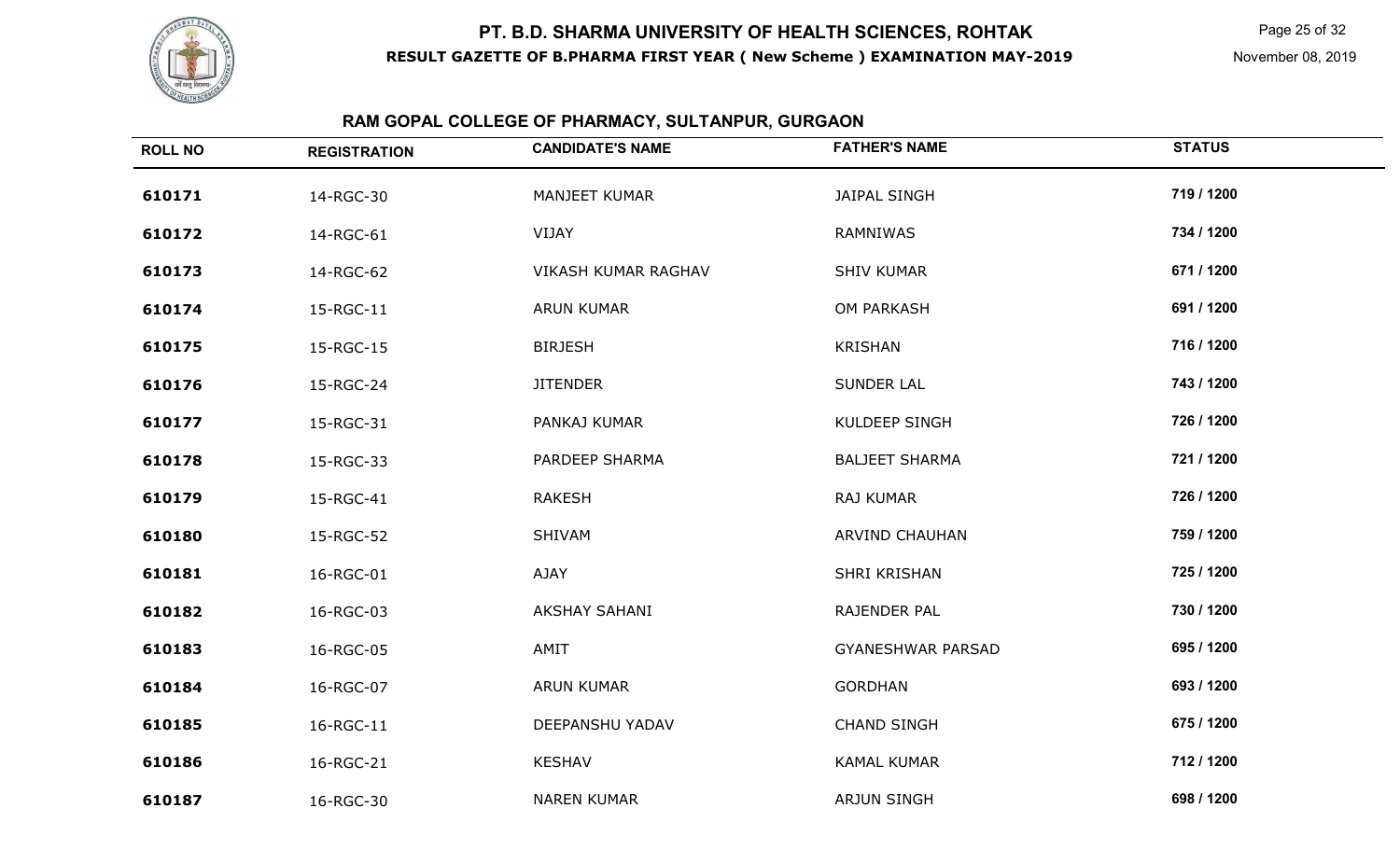

# **RAM GOPAL COLLEGE OF PHARMACY, SULTANPUR, GURGAON**

| <b>ROLL NO</b> | <b>REGISTRATION</b> | <b>CANDIDATE'S NAME</b> | <b>FATHER'S NAME</b> | <b>STATUS</b>       |
|----------------|---------------------|-------------------------|----------------------|---------------------|
| 610188         | 16-RGC-33           | NITIN                   | MUKESH ROHILLA       | 729 / 1200          |
| 610189         | 16-RGC-34           | PANKAJ YADAV            | <b>RAMPAL SINGH</b>  | 707 / 1200          |
| 610190         | 16-RGC-35           | PARVEEN KUMAR           | <b>SANJAY KUMAR</b>  | 739 / 1200          |
| 610191         | 16-RGC-40           | RAHUL                   | <b>CHANDER MUNI</b>  | 712 / 1200          |
| 610192         | 16-RGC-42           | RAHUL BARAK             | <b>BALWAN SINGH</b>  | 682 / 1200          |
| 610193         | 16-RGC-47           | <b>ROHIT</b>            | <b>SATBIR</b>        | 708 / 1200          |
| 610194         | 16-RGC-48           | <b>SACHIN</b>           | <b>SUBHASH</b>       | 709 / 1200          |
| 610195         | 16-RGC-50           | <b>SANJAY</b>           | <b>RAJBEER</b>       | 693 / 1200          |
| 610196         | 16-RGC-53           | <b>SOURABH YADAV</b>    | SANTOSH YADAV        | 721 / 1200          |
| 610197         | 16-RGC-54           | <b>SUNIL</b>            | <b>HARI SINGH</b>    | R-BPH-012(T)        |
| 610198         | 16-RGC-56           | <b>TARUN KUMAR</b>      | SATBIR SINGH         | 672 / 1200          |
| 610199         | 16-RGC-59           | <b>YOGESH</b>           | <b>SANDEEP KUMAR</b> | 743 / 1200          |
| 614961         | 14-RGC-26           | <b>KRISHAN</b>          | <b>HUKAM CHAND</b>   | 648 / 1200          |
| 614962         | 16-RGC-29           | <b>MOHIT YADAV</b>      | MAHIPAL YADAV        | <b>R-BPH-012(T)</b> |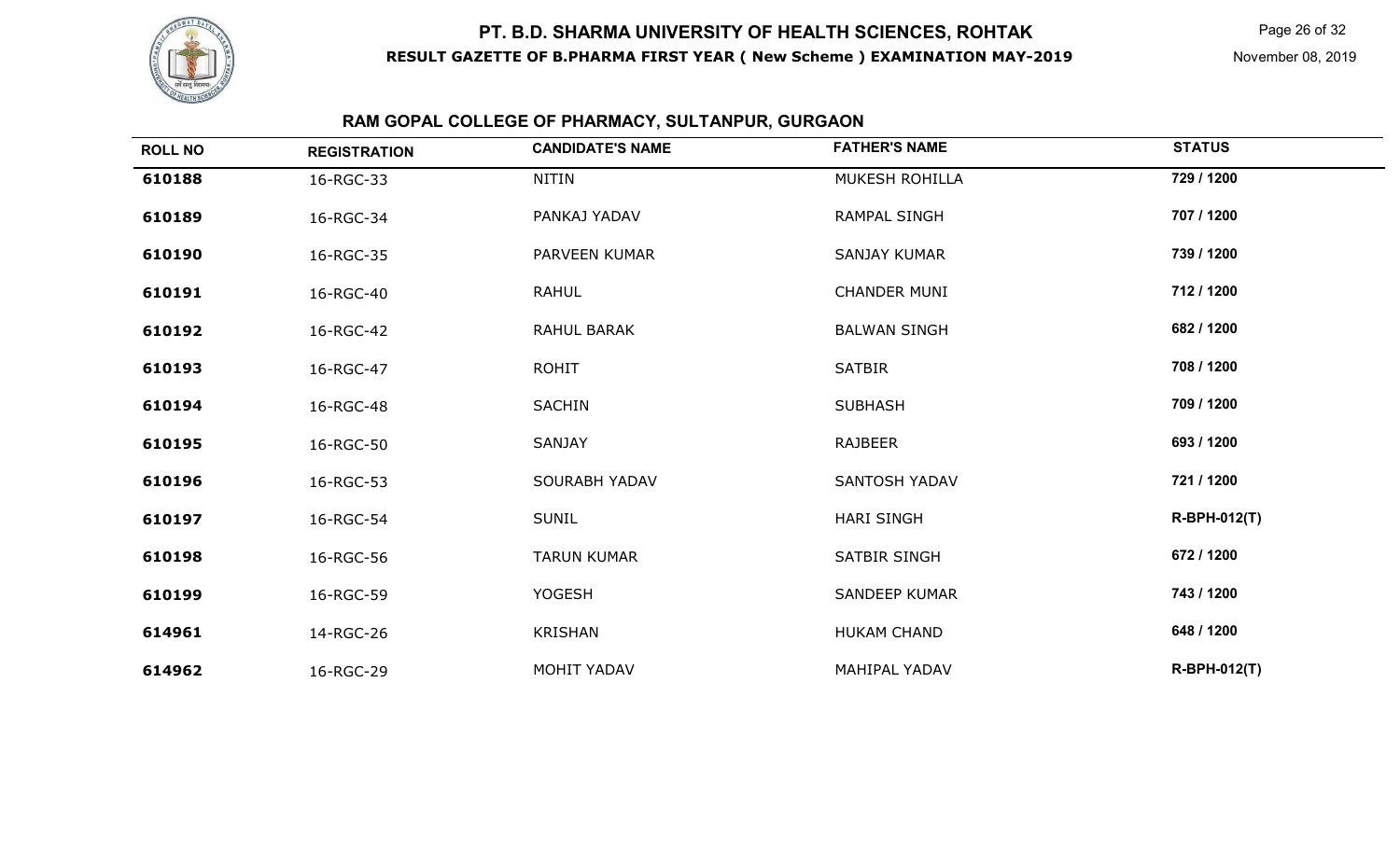

# **SWAMI DEVI DYAL INSTITUTE OF PHARMACY GOLPURA, BARWALA PANCHKULA**

| <b>ROLL NO</b> | <b>REGISTRATION</b> | <b>CANDIDATE'S NAME</b>  | <b>FATHER'S NAME</b>  | <b>STATUS</b>           |
|----------------|---------------------|--------------------------|-----------------------|-------------------------|
| 610521         | 14-SDDI-109         | VIDHANSHU                | <b>ROHTASH</b>        | 653 / 1200              |
| 610522         | 14-SDDI-95          | <b>ROHIT</b>             | <b>KARAM CHAND</b>    | 646 / 1200              |
| 610523         | 15-SDDI-52          | KAUNDAL MOHIT SUBHASH    | SUBHASH KAUNDAL       | <b>R-BPH-012(T)</b>     |
| 610524         | 15-SDDI-53          | KULJIT SINGH SANGWAN     | <b>GULAB SINGH</b>    | 672 / 1200              |
| 610525         | 15-SDDI-55          | MAHTAB ALI               | NOOR MOHAMMAD         | R-BPH-012(T) BPH-014(T) |
| 610526         | 15-SDDI-78          | SHUBHAM RANA             | <b>AMARPAL RANA</b>   | 659 / 1200              |
| 610527         | 15-SDDI-84          | <b>TARIKH ALAM</b>       | MD ELYAS              | <b>R-BPH-014(T)</b>     |
| 610528         | 15-SDDI-85          | <b>TUSHAR KUMAR</b>      | <b>RAKESH</b>         | <b>R-BPH-014(T)</b>     |
| 610529         | 15-SDDI-86          | <b>VANDANPREET SINGH</b> | <b>SARWAN SINGH</b>   | 652 / 1200              |
| 610530         | 16-SDDI-34          | ABHISHEK SHARMA          | MAHIP KUMAR SHARMA    | R-BPH-012(T)            |
| 610531         | 16-SDDI-41          | <b>ASHFAK KHAN</b>       | MOHAMMAD SALIM        | 742 / 1200              |
| 610532         | 16-SDDI-60          | PANKAJ KUMAR             | <b>CHHATHU PARSAD</b> | R-BPH-012(T)            |
| 610533         | 16-SDDI-74          | SAWARANDEEP SINGH        | NIRMAL SINGH          | R-BPH-014(T) BPH-016(T) |
| 610592         | 15-SDDI-72          | <b>SAHIL</b>             | <b>ANIL KUMAR</b>     | R-BPH-012(T)            |
| 615191         | 15-SDDI-44          | DEEPANSHU                | RAJINDER KUMAR        | 678 / 1200              |
| 615192         | 16-SDDI-54          | MOHIT                    | <b>NARESH KUMAR</b>   | 746 / 1200              |
| 615193         | 16-SDDI-57          | <b>NARENDER KUMAR</b>    | <b>RAMESH KUMAR</b>   | 708 / 1200              |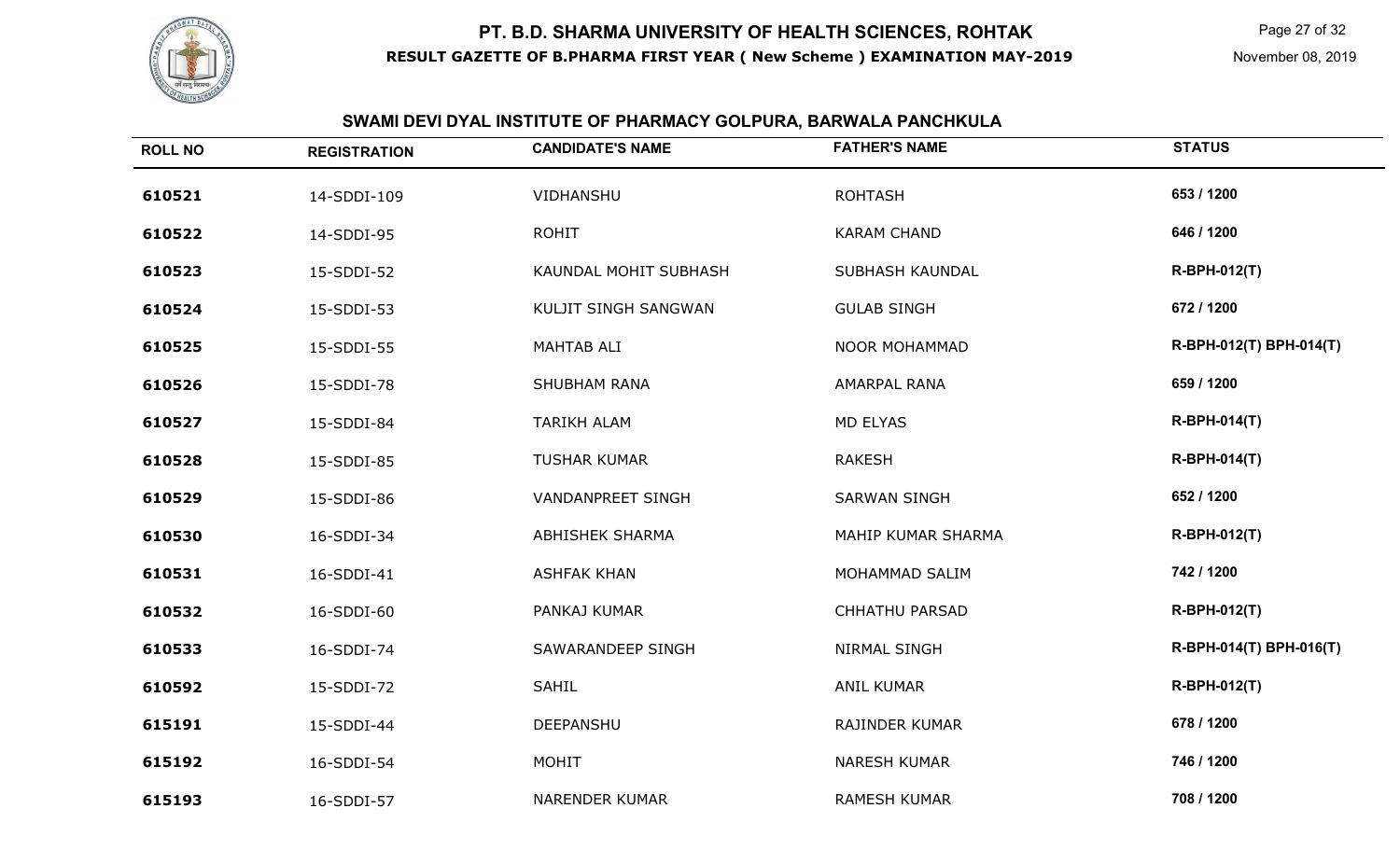

# **SWAMI DEVI DYAL INSTITUTE OF PHARMACY GOLPURA, BARWALA PANCHKULA**

| <b>ROLL NO</b> | <b>REGISTRATION</b> | <b>CANDIDATE'S NAME</b> | <b>FATHER'S NAME</b>  | <b>STATUS</b>       |
|----------------|---------------------|-------------------------|-----------------------|---------------------|
| 615194         | 16-SDDI-59          | NEHA KUMARI             | PREM KISHOR PRASAD    | $R-BPH-012(T)$      |
| 615195         | 16-SDDI-65          | <b>RAJAT KUMAR</b>      | <b>RAJENDER KUMAR</b> | 741 / 1200          |
| 615196         | 16-SDDI-66          | RAKESH KUMAR            | JASWANT SINGH         | $R-BPH-012(T)$      |
| 615197         | 16-SDDI-69          | ROHIT RANA              | RAKESH SINGH RANA     | $R-BPH-012(T)$      |
| 615198         | 16-SDDI-70          | ROKI CHAUDHARY          | RAJENDAR              | <b>R-BPH-014(T)</b> |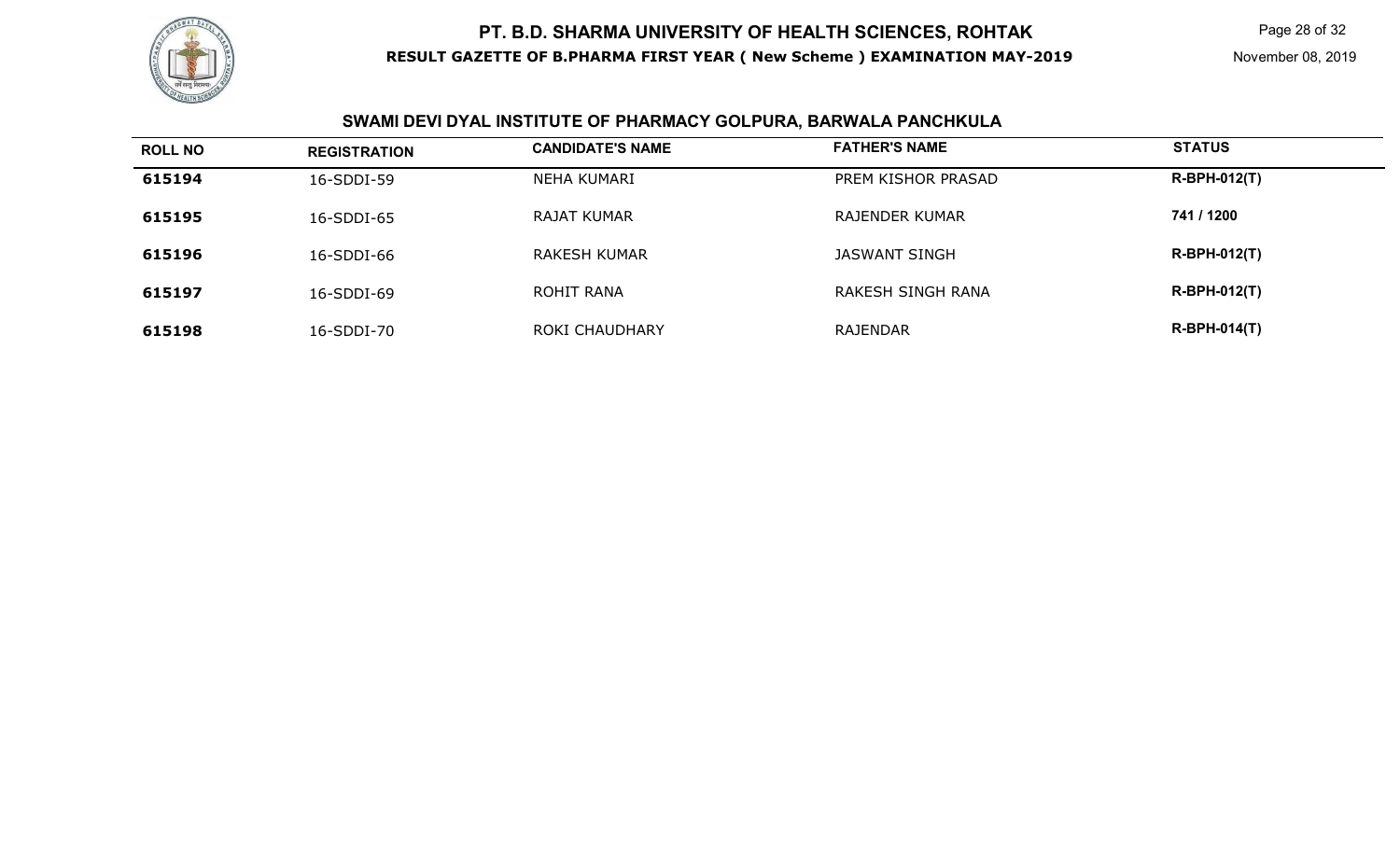

#### **GANPATI INSTITUTE OF PHARMACY, BILASPUR, JAGADHRI**

| <b>ROLL NO</b> | <b>REGISTRATION</b> | <b>CANDIDATE'S NAME</b> | <b>FATHER'S NAME</b>         | <b>STATUS</b>                                    |
|----------------|---------------------|-------------------------|------------------------------|--------------------------------------------------|
| 610841         | 15-GIJ-02           | ABHINAV KUMAR SINGH     | SHAMBHU SINGH                | 700 / 1200                                       |
| 610842         | 16-GIJ-03           | <b>ABHISHEK WALIA</b>   | <b>ANCHAL WALIA</b>          | R-BPH-013(T) BPH-016(T)                          |
| 610843         | 16-GIJ-09           | <b>AMRIT RAJ</b>        | <b>BASANT ROY</b>            | 730 / 1200                                       |
| 610844         | 16-GIJ-13           | <b>ASHWANI</b>          | <b>ASHOK KUMAR</b>           | 713 / 1200                                       |
| 610845         | 16-GIJ-14           | AVINASH KUMAR           | <b>SUSHIL KUMAR</b>          | R-BPH-014(T) BPH-016(T)                          |
| 610846         | 16-GIJ-16           | <b>DHEERAJ</b>          | RAJ KUMAR                    | 728 / 1200                                       |
| 610847         | 16-GIJ-19           | <b>HARSH KUMAR</b>      | SHASHI PAL                   | R-BPH-014(T)                                     |
| 610848         | 16-GIJ-23           | <b>JONY</b>             | <b>BALBIR SINGH</b>          | R-BPH-016(T)                                     |
| 610849         | 16-GIJ-30           | <b>MOHIT KUMAR</b>      | <b>TILAK RAJ</b>             | R-BPH-011(T) BPH-016(T)                          |
| 610850         | 16-GIJ-31           | <b>NITISH MISHRA</b>    | <b>BHAGWAT PRASAD MISHRA</b> | <b>R-BPH-014(T)</b>                              |
| 610851         | 16-GIJ-35           | PRIYANKA                | <b>JARNAIL SINGH</b>         | R-BPH-011(T) BPH-014(T)                          |
| 610852         | 16-GIJ-38           | <b>RAMAN GOUR</b>       | <b>VIJAYENDER GAUR</b>       | R-BPH-011(T)                                     |
| 610853         | 16-GIJ-40           | ROHIT GOYAL             | <b>KRISHAN KUMAR</b>         | R-BPH-016(T)                                     |
| 610854         | 16-GIJ-41           | SAHIL                   | PAWAN KUMAR                  | R-BPH-016(T)                                     |
| 610855         | 16-GIJ-48           | <b>SUNNY TYAGI</b>      | <b>VIJAY TYAGI</b>           | R-BPH-016(T)                                     |
| 610856         | 16-GIJ-52           | <b>VISHAL GARG</b>      | <b>KAMAL KUMAR</b>           | R-BPH-014(T) BPH-016(T)                          |
| 610857         | 16-GIJ-53           | <b>VISHAL KUMAR</b>     | <b>GURCHARAN SINGH</b>       | R-BPH-011(T) BPH-013(T)<br>BPH-014(T) BPH-016(T) |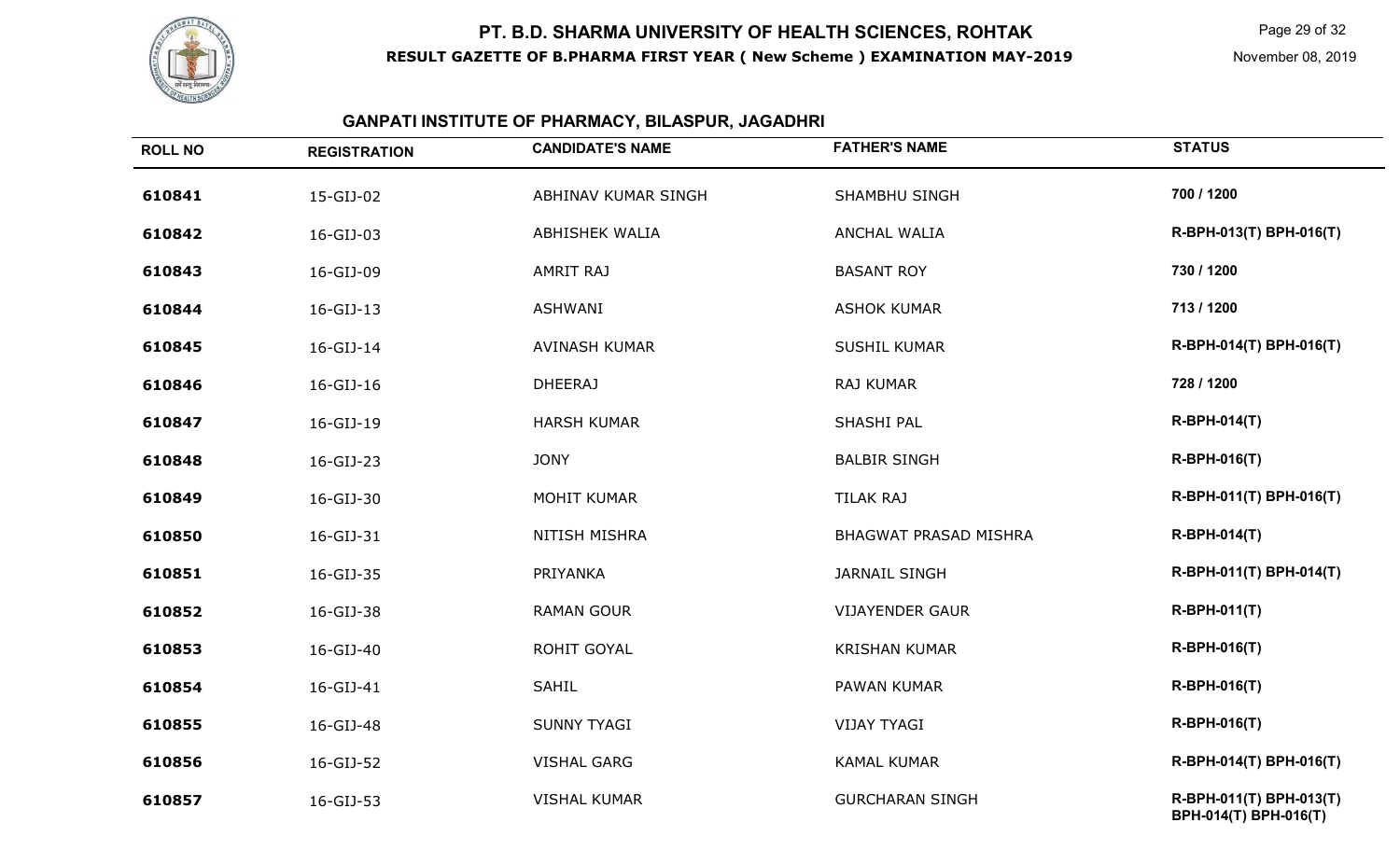

#### **GANPATI INSTITUTE OF PHARMACY, BILASPUR, JAGADHRI**

| <b>ROLL NO</b> | <b>REGISTRATION</b> | <b>CANDIDATE'S NAME</b> | <b>FATHER'S NAME</b> | <b>STATUS</b>                                           |
|----------------|---------------------|-------------------------|----------------------|---------------------------------------------------------|
| 610858         | 16-GIJ-55           | DEEPAK TANWAR           | PARTAP TANWAR        | R-BPH-012(T) BPH-014(T)                                 |
| 615371         | 16-GIJ-02           | AASHUTOSH TYGI          | MADANPAL TYAGI       | R-BPH-011(T) BPH-012(T)<br><b>BPH-014(T) BPH-016(T)</b> |
| 615372         | 16-GIJ-51           | <b>VIKAS KUMAR</b>      | <b>SITA RAM</b>      | $R-BPH-014(T)$                                          |
| 615373         | 16-GIJ-39           | RITESH KUMAR SINGH      | SAHENDRA NATH SINGH  | 726 / 1200                                              |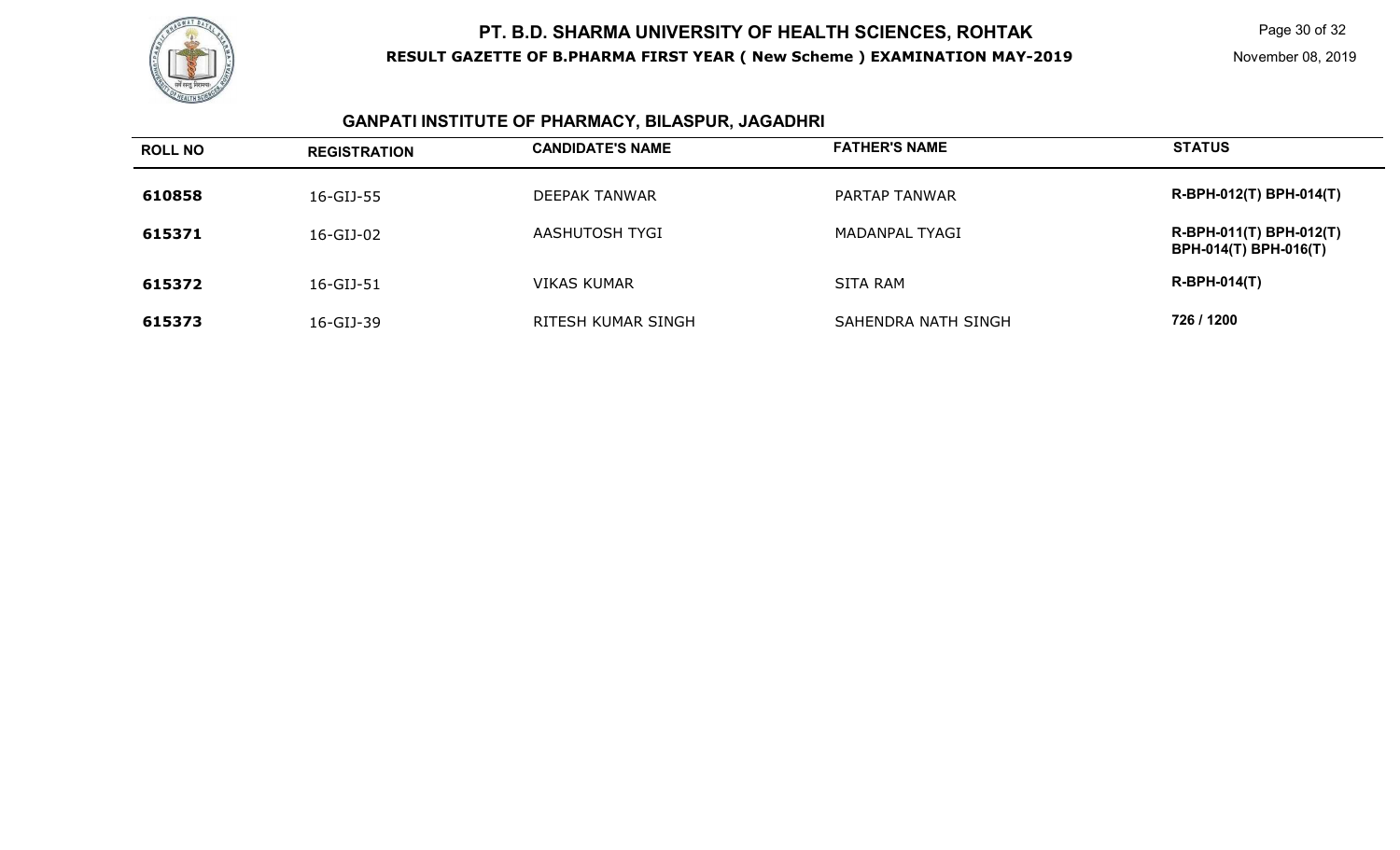

#### **FATHER'S NAME ROLL NO REGISTRATION CANDIDATE'S NAME FATHER'S NAME STATUS 611151**1 15-MIJ-02 ANKIT KUMAR RAMNIWAS RAMNIWAS **611152** 15-MIJ-15 SUKHBIR SINGH RAMNIWAS **R-BPH-014(T) BPH-016(T) 611153** 16-MIJ-02 ANIL KUMAR RAMESH KUMAR **673 / 1200 611154** 16-MIJ-03 DEEPAK RAJ KUMAR **R-BPH-016(T) 611155** 16-MIJ-04 HIMANSHU MUNISH KHURANA **731 / 1200 611156** 16-MIJ-09 MANJEET RAVI DUTT **R-BPH-016(T) 611157** 16-MIJ-15 SUMIT SINGH NAHAR SINGH **746 / 1200 6156011** 16-MIJ-14 SATISH KUMAR RATAN SINGH RATAN SINGH R-BPH-014(T)

#### **MANAV INSTITUTE OF PHARMACY, VILL. JEVRA, BARWALA ( HISAR**